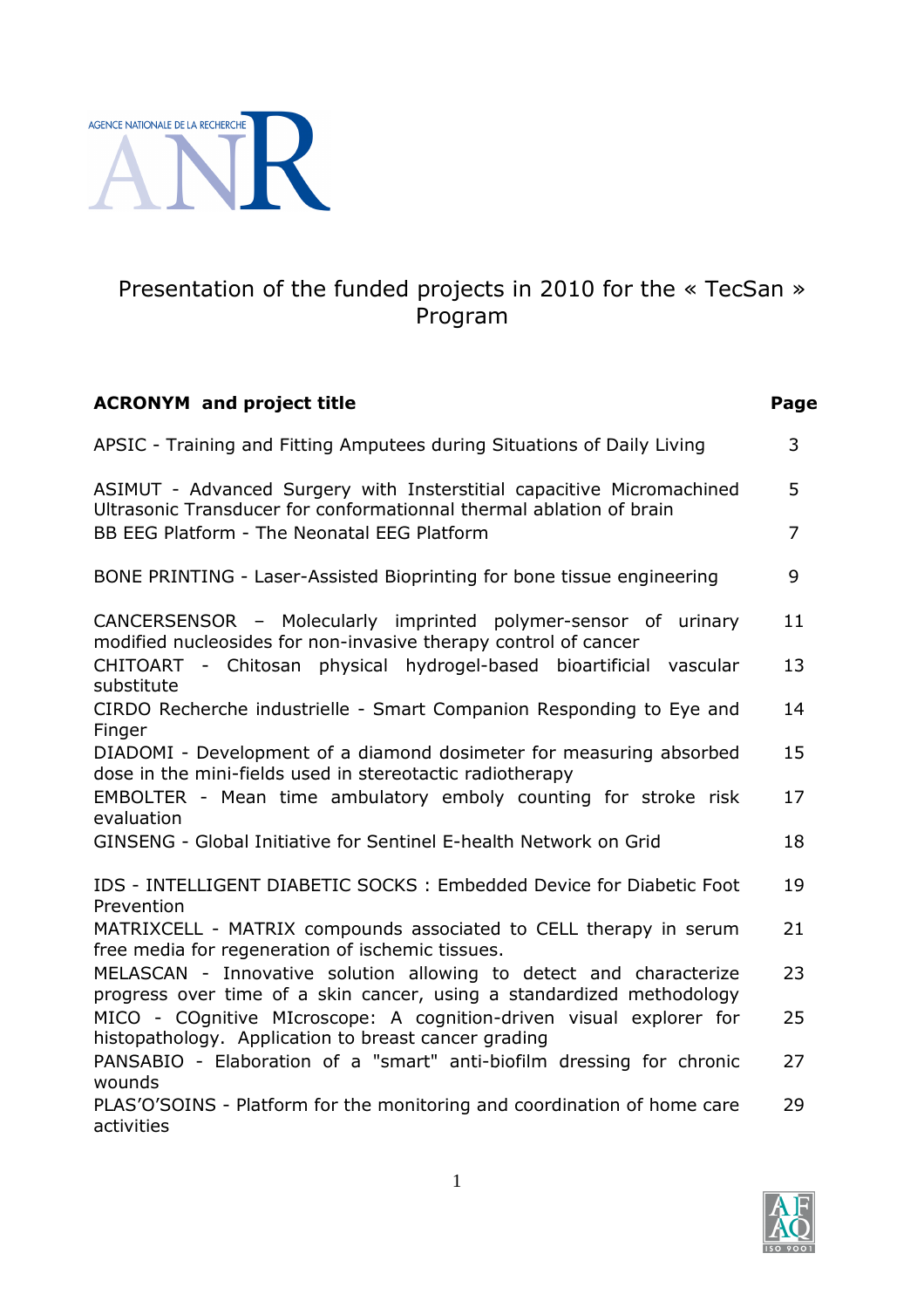SONINCARE - Controlled cell Sonoporation by In-vivo Cavitation Regulation: from fundamental understanding to in-vivo applications 30

|  |                                                                   |  |  | SYSEO - Multimodal and Multimedia Image Analysis and Collaborative | 32 |
|--|-------------------------------------------------------------------|--|--|--------------------------------------------------------------------|----|
|  | Networking for Digestive Endoscopy                                |  |  |                                                                    |    |
|  | THERANOS - Ultrasound platform for diagnosis and targeted therapy |  |  |                                                                    | 34 |

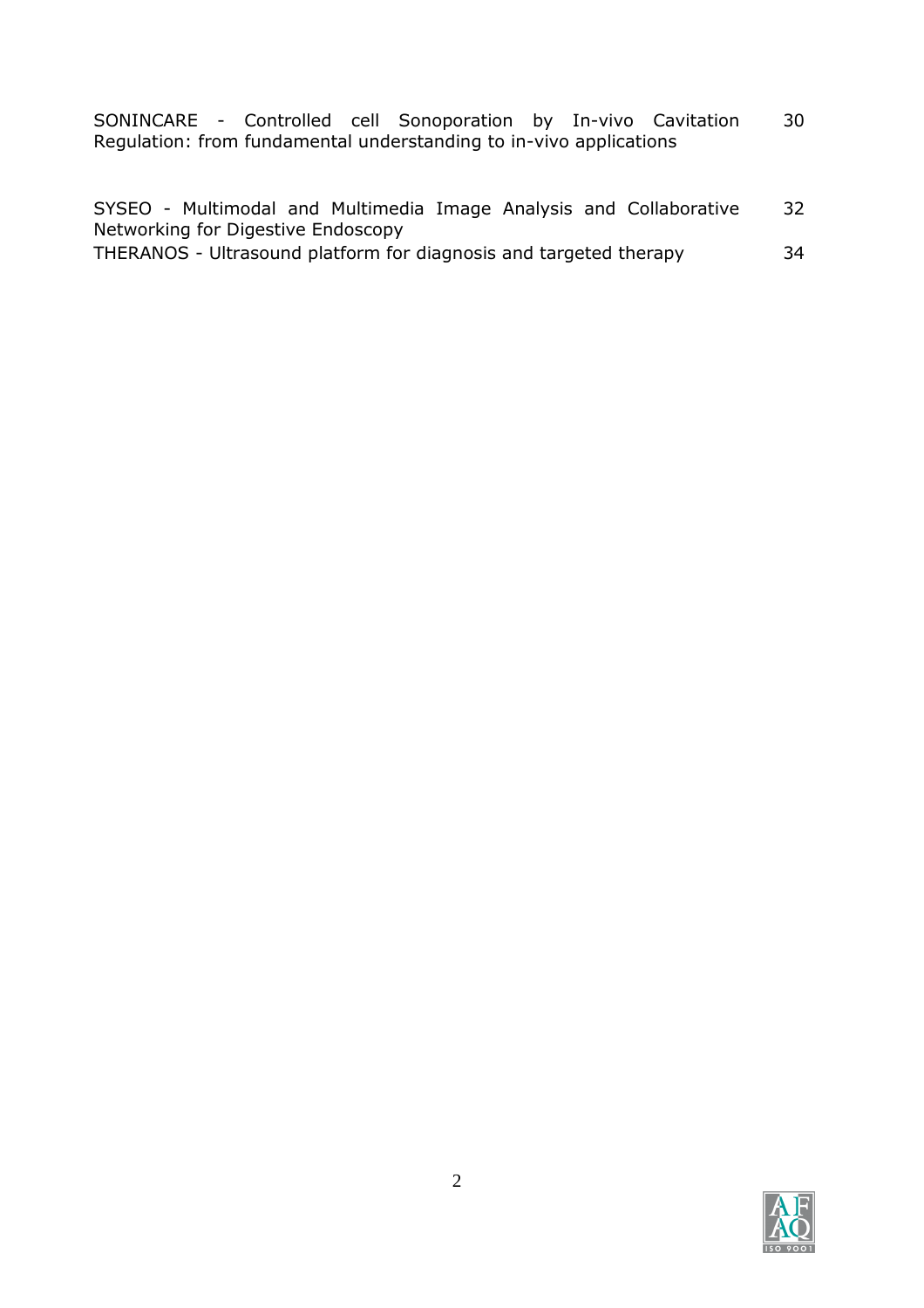### APSIC - Training and Fitting Amputees during Situations of Daily Living

**Abstract** The project concerns motor disability. In particular, it deals with amputee people locomotion. It is commonly known that lower limb amputation results in lifelong disability. In their everyday life, level walking is just one of the situations people with amputation have to cope with, while stair and slope ascent and descent, for instance, are much more difficult tasks. Indeed, joint functionalities necessary for level walking are different from those needed in these other situations. Lower limb prosthesis are the only way to restore joint functions in people with amputation. After amputation, most of the patients come back home. To guarantee a correct social reintegration, patients have to reach a sufficient level of autonomy. However, the current prosthetic components are optimized specifically for level walking and, often, they are not adapted to walking in other conditions, offering a limited level of autonomy to people with amputation. The project aims at proposing innovative prosthetic devices in order to increase the ability of people to realize current tasks during their everyday life. To complete the range of functionalities offered by the already available products, the prosthesis developed during the project will be both totally new designed and conceived from innovating prosthetic apparatus using existing prosthetic components. Besides, optimal use of prosthesis cannot be reached without specific rehabilitation orientated toward targeted situations. To develop such a rehabilitation program, taking advantage of the whole environment of the patient, is a therapeutic innovation that would help clinicians to better restore gait functions. Nowadays, very few patients benefit from a prosthesis specific rehabilitation and very few researches took both aspects of the prosthetic management into account at the same time, even if they are obviously connected. The project will take advantage of non invasive gait analysis systems to develop rehabilitation processes useful during clinic routine. From a scientific point of view, the project will allow to gain knowledge about gait mechanisms in the considered conditions. Moreover, the information associated with the modeling work will lead the partners to better understand the influence of geometrical and mechanical characteristics of the prosthesis on the patient's gait. **Partners** PROTEOR S.A. Laboratoire de Biomécanique Arts et Métiers ParisTech Institut Régional de Médecine Physique et de Réadaptation Ministère de la défense / INI / Centre d'Etudes et de Recherche sur l'Appareillage des Handicapés **Coordinator** Jacky Mille – PROTEOR S.A. jmille@proteor.com **ANR funding** 790 k€ **Starting date and duration** January 2011 – December 2013 – 36 months

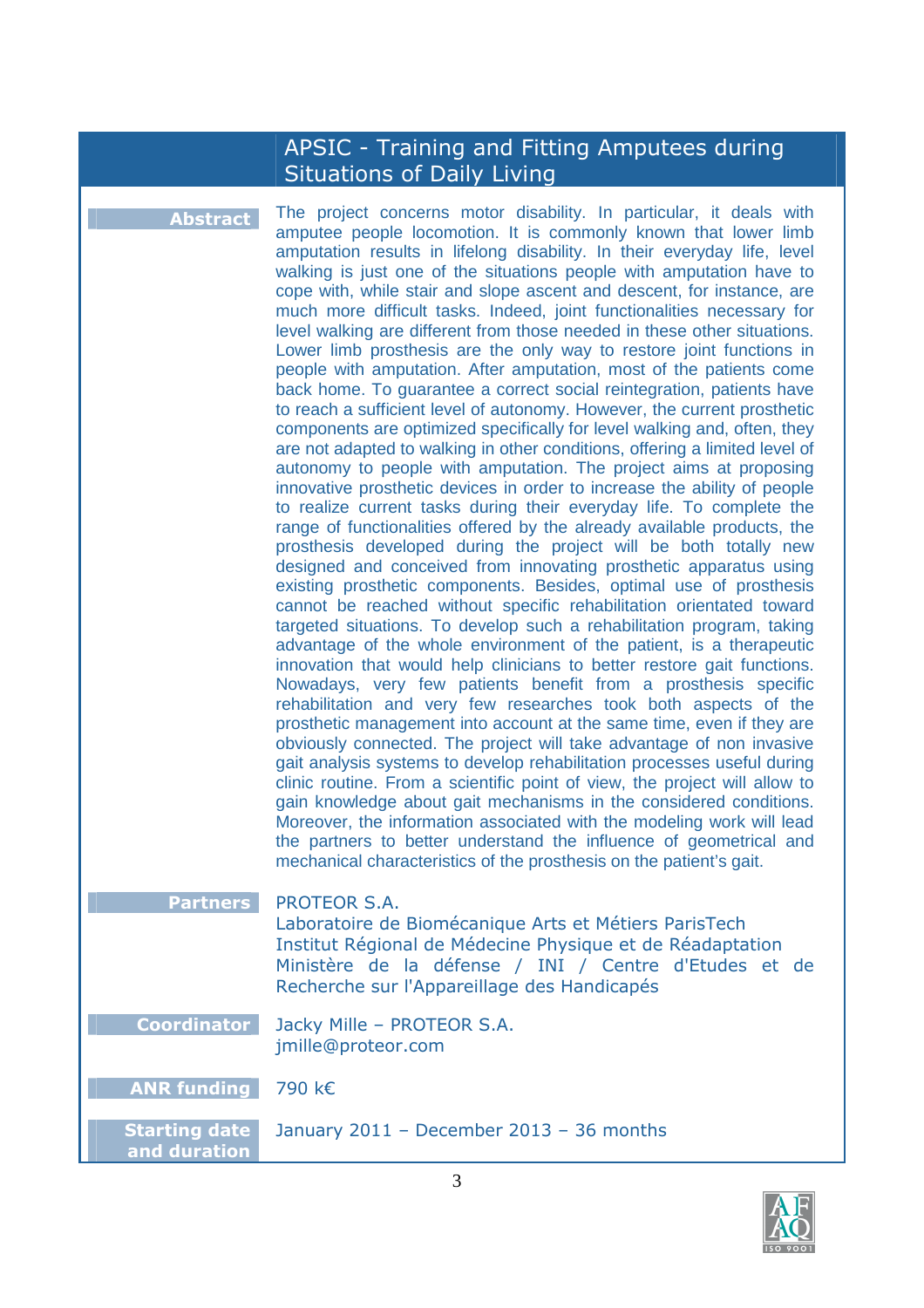**Reference** ANR-10-TECS-014

**Cluster label**

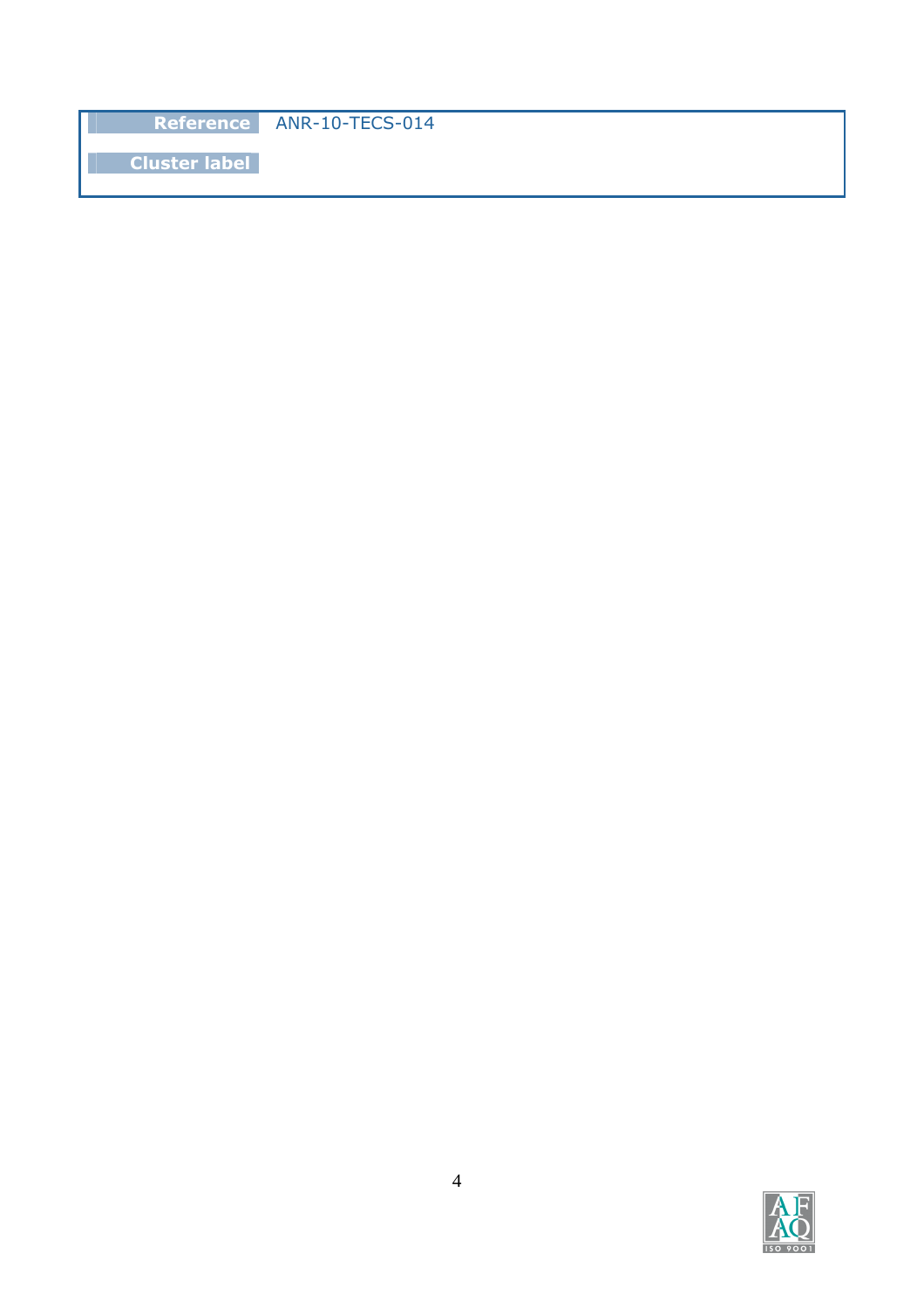### ASIMUT - Advanced Surgery with Insterstitial capacitive Micromachined Ultrasonic Transducer for conformationnal thermal ab ation of brain tumors

**Abstract** More and more surgical techniques are evolving toward the use of minimally invasive technologies to reduce the morbidity of operations, reduce levels of pain, shorten hospital stays, and reduce associated costs. Currently, percutaneous radiofrequency (RF) or laser probes, guided in real-time by ultrasound or MRI imaging, are frequently used clinically for the successful treatment of bone, lung, liver and kidney metastases. The ASIMUT project's main objective is to replace RF or laser by high intensity focused ultrasound (HIFU), which can be focused in 3D to produce thermal injury that more closely conforms to the target tumor geometry. ASIMUT offers an innovative approach to exploring this new therapeutic technique by using interstitial transducers incorporating capacitive micromachined ultrasound transducers (cMUTs). The clinical objective of this project is to use cMUTs in HIFU arrays to develop a device for interstitial thermotherapy that allows conformational treatment of brain tumors under local anesthesia with real-time MRI imaging guidance. The consortium set up for the ASIMUT project includes 3 partners: Unit 556 of INSERM, a specialist in HIFU research for 20 years; Vermon, a company that has significant expertise in cMUT and ultrasound transducer technology for over a decade; and CarThera, a startup company whose primary mission is to develop innovative medical technology and to translate it to clinical practice. ASIMUT will include significant advances in both medical and technological contexts: • the realization of treatments that are more effective, less invasive, cost less, and that are more applicable to a significant number of patients by allowing for a single outpatient procedure that includes both diagnosis and ablation of specific brain tumors by using a MRI-quided interstitial probe. • an innovative approach is utilized that involves interstitial ultrasound transducers incorporating cMUTs to control the local ablation of brain tumors or cancerous tissue and utilizes a miniature probe to enable this technology to produce thermal injury to the conformational target tumor without the need for cooling of the probe during treatments (these 3 features are innovations of CMUT probes compared to other research projects involving HIFU probes) For the 3 years of the project, ASIMUT should lead to the achievement of preclinical testing in animals through the implementation of the 6 following tasks : • Task 1: Requirements definition and clinical conditions • Task 2: Design of the cMUT device for interstitial HIFU • Task 3: Fabrication and characterization of the cMUT devices • Task 4: Manufacturing of prototypes and experimental preclinical testing • Task 5: Experimental Validation & Qualification • Task 6: Preclinical Evaluation In the longer term, ASIMUT is part of a more ambitious project that aims to validate clinically the use of cMUT technology for other HIFU applications. This research will also take place under the proposed consortium with INSERM parties controlling the development of HIFU devices, Vermon ensuring the design and manufacture of transducers, and CarThera providing clinical expertise and implementation of preclinical trials.

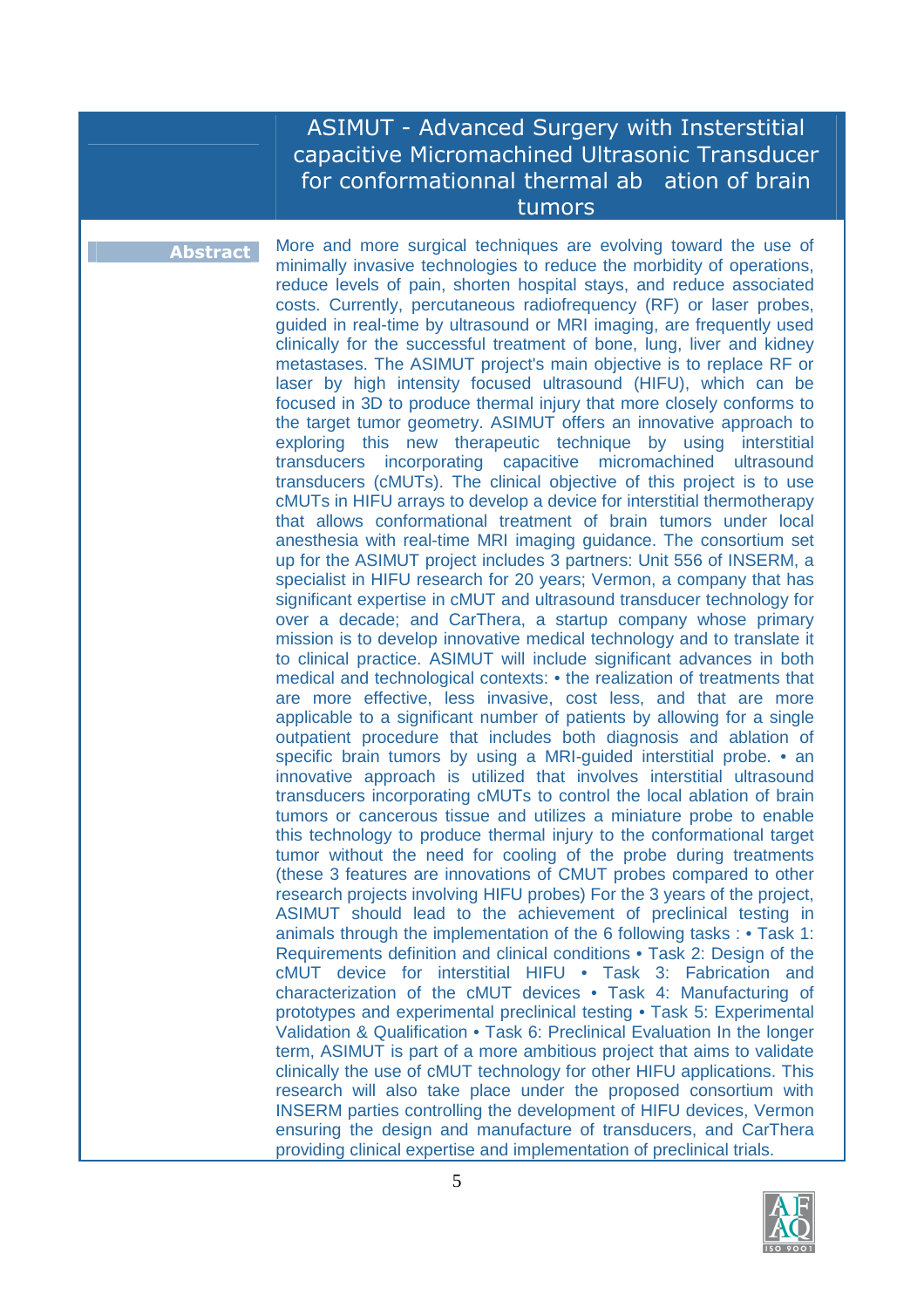| <b>Partners</b>                      | <b>INSERM U556</b><br><b>CARTHERA</b><br><b>VERMON</b>           |
|--------------------------------------|------------------------------------------------------------------|
| <b>Coordinator</b>                   | Jean-Yves Chapelon - INSERM U556<br>jean-yves.chapelon@inserm.fr |
| <b>ANR funding</b>                   | 991 $k \in$                                                      |
| <b>Starting date</b><br>and duration | February $2011 -$ January $2014 - 36$ months                     |
| <b>Reference</b>                     | <b>ANR-10-TECS-011</b>                                           |
| <b>Cluster label</b>                 | Medicen                                                          |

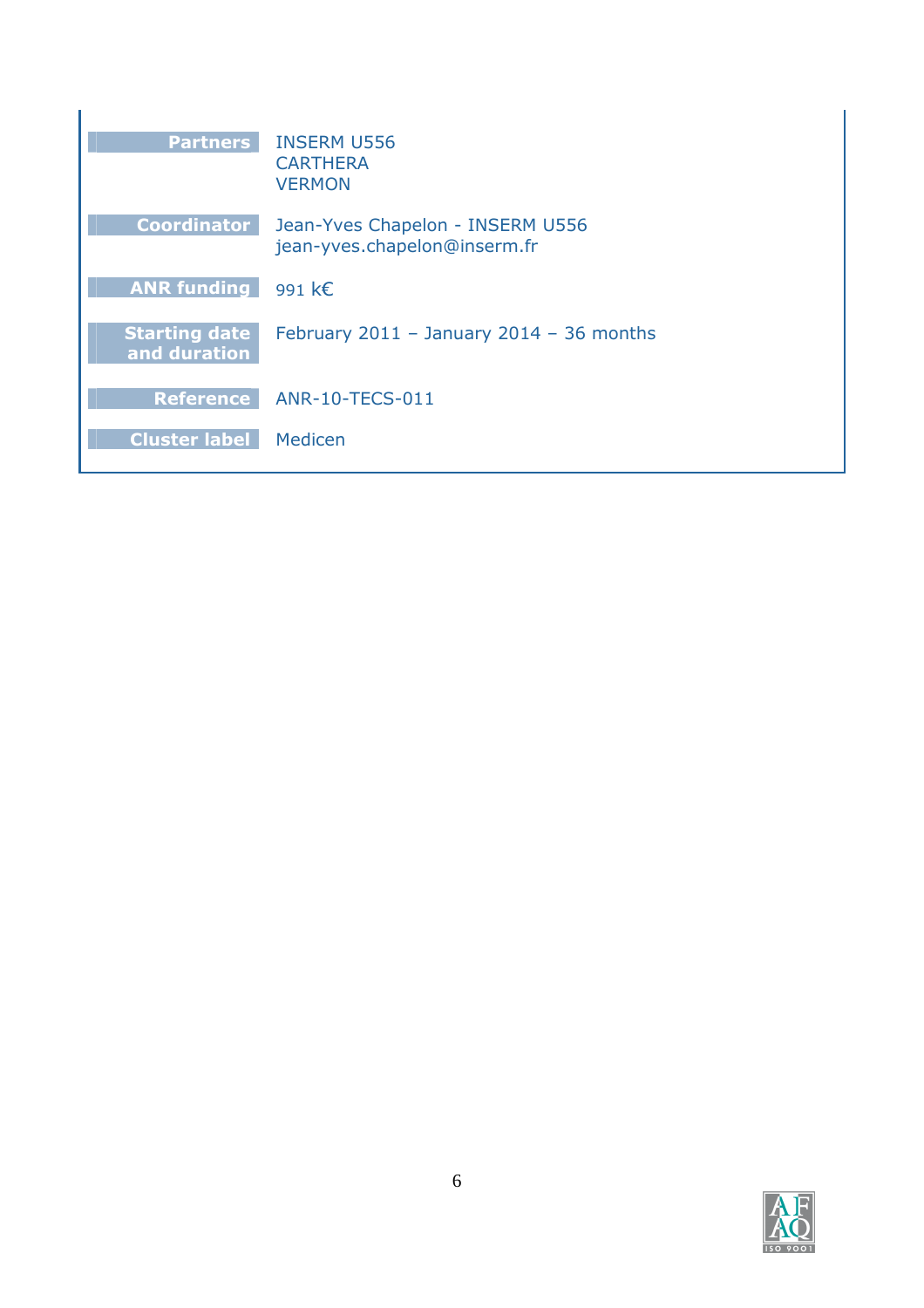# BB EEG Platform - The Neonatal EEG Platform

**Abstract** The BB EEG platform project aims at developing an Internet portal providing telemedicine and e-learning services in the field of the electroencephalographic (EEG) signals of the newborn. The EEG consists in recording the spontaneous electrical activity of the brain through several electrodes placed on the scalp. It is a functional review that provides additional results to brain imaging data (MRI tomdensitometry). The neonatal period is a high risk neurological damage period because of the immature nature of the brain for the premature births and/or because of non optimal conditions at birth (anoxia, infection .). The consequences can be severe and cause permanent and severe disabilities. The EEG enables the assessment of the brain function. It monitors the brain maturation during the first weeks of life if the child is born premature. The EEG makes possible the evaluation of the degree of brain damage in cases of difficult birth (e.g. cerebral anoxia). It can also detect possible seizures and monitor their evolution under treatment. In this case we must couple the EEG with a synchronized video of the patient in order to properly identify abnormal clinical manifestations. The techniques of neuroprotection starting to be commonly used, as for example the controlled hypothermia for cases of cerebral anoxia, require that an accurate assessment of the severity of brain damage be done. The EEG allows the physiological assessment but requires trained personnel for both the acquisition of EEG signals and their interpretation. The neonatal EEG requires highly specialized personnel. The French expertise is recognized but its daily practice suffers from a growing shortage of specialists. The Video EEG signals are recorded in digital form by a technician and visually analyzed by a doctor after their acquisition. They can also be analyzed by tools of signal processing in order to complement, accelerate or intensify the visual analysis.These characteristics prove that the EEG signals will fit well to telemedicine activities. Thus some members of the consortium have developed in Loire Valley for several years a EEG signals transport mean between hospitals Laval and Le Mans. In Bourgogne there is also an telemedicine activity around the EEG. In the Pays de la Loire region there are adapted facilities that enable the transmission of large amount of data. However, technical constraints (transport of medical data) and organizational (type of economic exploitation, work organization conditions for different personal ....) are hampering the application of EEG telemedicine activities on an industrial scale. Moreover, it is very important to ensure that the development of remote interpretation is not accompanied by a loss of competence. The BB EEG project will thus pave the way for the industrial development of the telemedicine activities and will contribute to maintaining the recognized excellence of the French school in this area. Our consortium brings together all the players necessary to tackle these barriers. It combines several hospitals in the region of Pays de la Loire with industry specializing in the secure transport of medical data, the

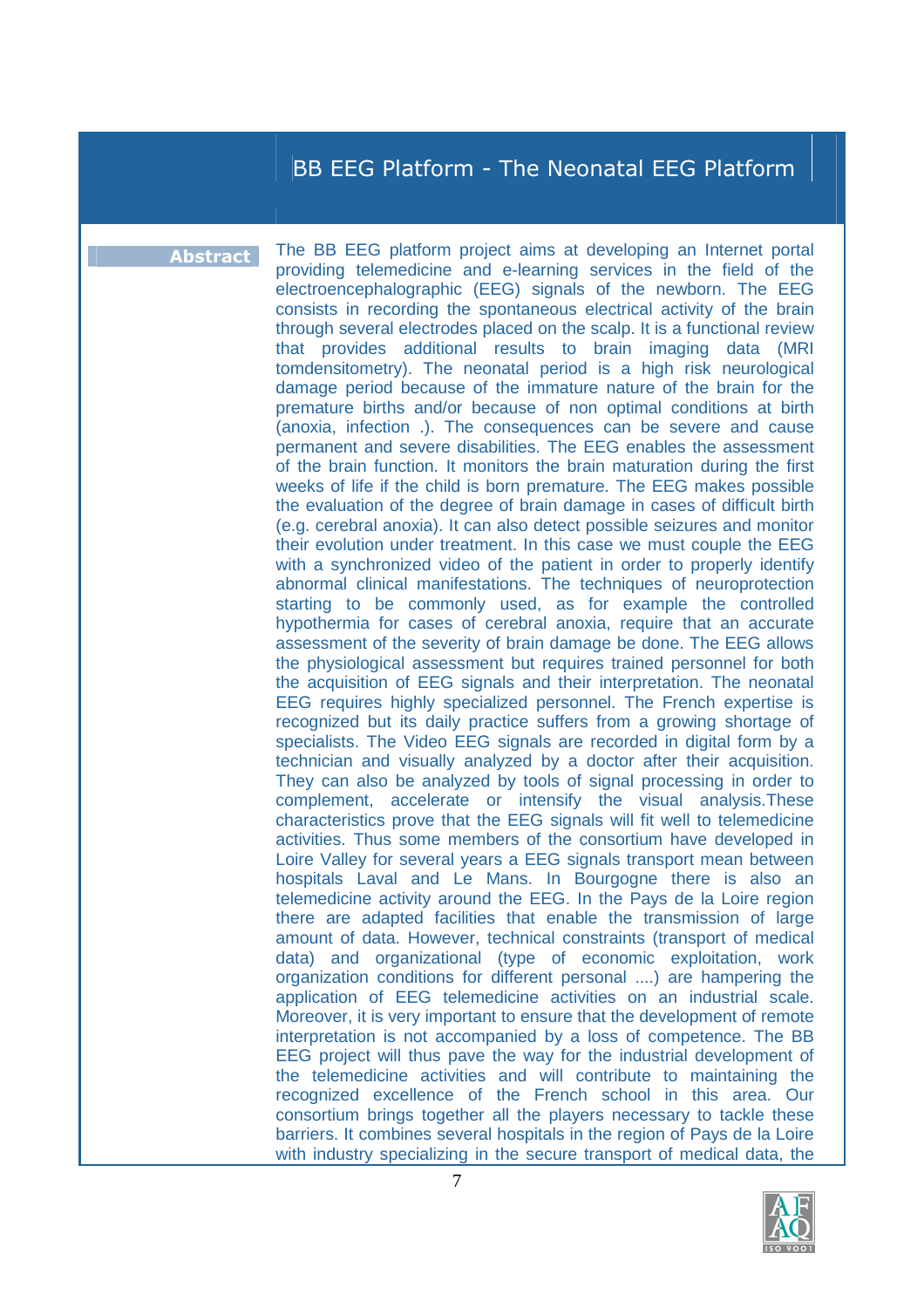|                                      | work flow organization and its potential applications for learning<br>strategies, with researchers in mathematics and signal processing<br>fields. The hard goal of the BBEEG project is to provide a portal<br>offering a combination of different services for a much rapid and<br>secure diagnostic and for the newborn EEG training. The target<br>audience are hospitals that do not have the competence of physicians<br>who request a second opinion and professionals (doctors and<br>technicians EEG) who wish to gain competence in this area. Our<br>project will constitute a methodological framework for other initiatives in<br>other medical fields. |
|--------------------------------------|----------------------------------------------------------------------------------------------------------------------------------------------------------------------------------------------------------------------------------------------------------------------------------------------------------------------------------------------------------------------------------------------------------------------------------------------------------------------------------------------------------------------------------------------------------------------------------------------------------------------------------------------------------------------|
| <b>Partners</b>                      | <b>CHU Angers</b><br><b>ETIAM</b><br><b>THELEME</b><br>4SH<br><b>CH Mans</b><br><b>UCO-CREAM-IMA</b><br><b>UA-LISA</b>                                                                                                                                                                                                                                                                                                                                                                                                                                                                                                                                               |
| <b>Coordinator</b>                   | Sylvie Nguyen The Tich - CHU Angers<br>synguyen@chu-angers.fr                                                                                                                                                                                                                                                                                                                                                                                                                                                                                                                                                                                                        |
| <b>ANR funding</b>                   | 613 $k \in$                                                                                                                                                                                                                                                                                                                                                                                                                                                                                                                                                                                                                                                          |
| <b>Starting date</b><br>and duration | November 2010 - November 2013 - 24 months                                                                                                                                                                                                                                                                                                                                                                                                                                                                                                                                                                                                                            |
| <b>Reference</b>                     | <b>ANR-10-TECS-009</b>                                                                                                                                                                                                                                                                                                                                                                                                                                                                                                                                                                                                                                               |
| <b>Cluster label</b>                 | Images & Réseaux                                                                                                                                                                                                                                                                                                                                                                                                                                                                                                                                                                                                                                                     |

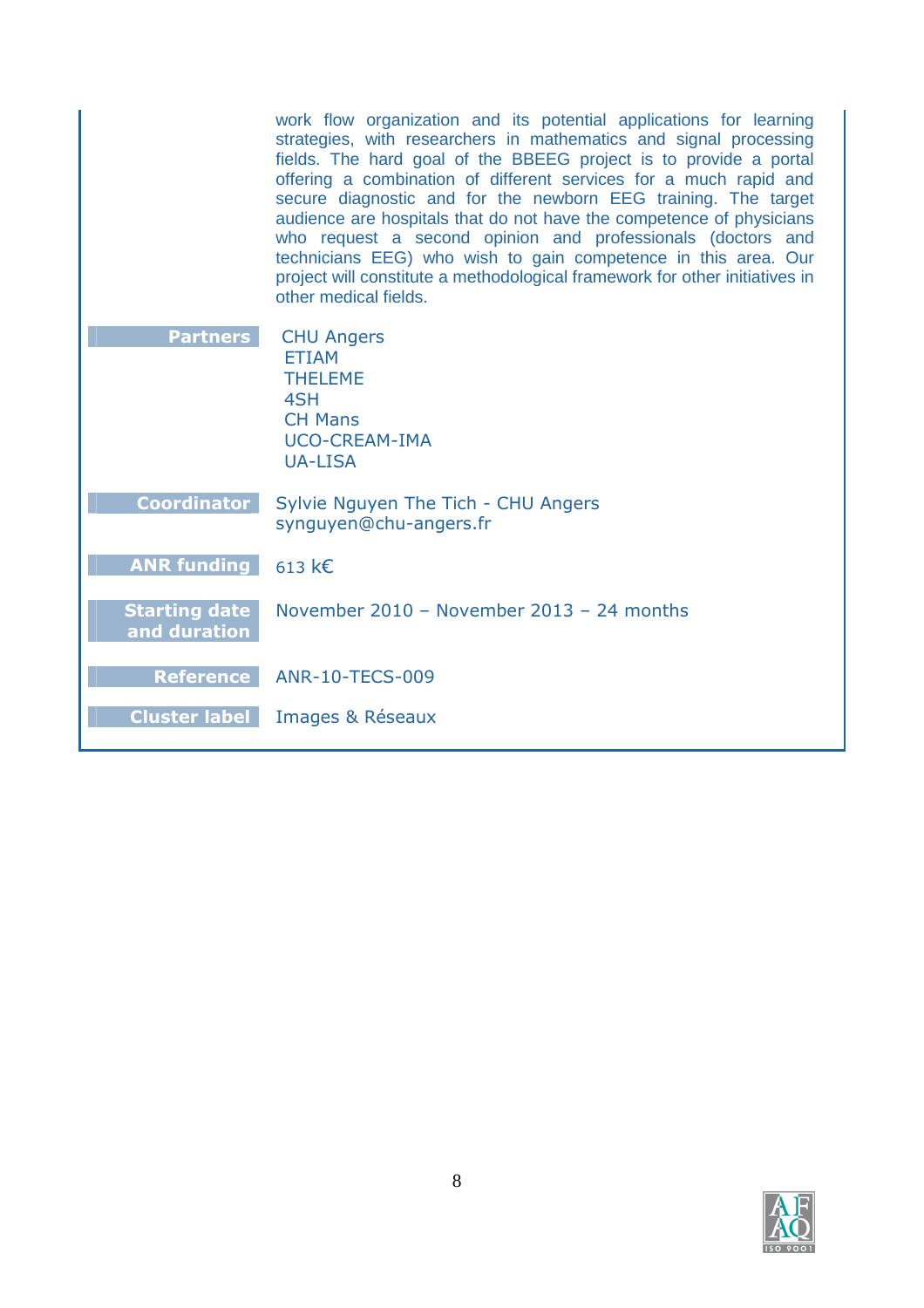# Bone printing - Laser-Assisted Bioprinting for bone tissue engineering

**Abstract** Parallel to standard Tissue Engineering, technological advances in the fields of automation, miniaturization and computer-aided design and machining have led to the development of Bioprinting. This later concept has been defined recently as the "the use of computer-aided transfer processes for patterning and assembling living and non-living materials with a prescribed 2D or 3D organization in order to produce bio-engineered structures serving in regenerative medicine, pharmacokinetic and basic cell biology studies". As compared to traditional approaches in Tissue Engineering, bioprinting represents a paradigm shift. Indeed, its principle is not more to seed cells onto a biodegradable scaffold but rather to organize the individual elements of the tissue during its fabrication step (before its maturation) through the layer-by-layer deposit of biologically relevant components. Moreover, while giving a better control on the cell distribution into 3D constructs, such automatized processes should also minimize contamination issues during tissue engineering process and should reduce the duration for manufacturing a fully functional engineered-tissue. In the framework of the project Bone printing, we will focus on the development and the evaluation of new technologies through the application of the Bioprinting principle to bone tissue engineering. Regarding basic research, the main outcome will be gaining further understanding of the influence of the local microenvironment of human mesenchymal stem cell (hMSC) on the functionality of 3D tissueengineered constructs. This will be addressed by investigating effects of hMSC patterns and biomaterials properties such as composition and stiffness on tissue function. In this aim, CMCP will focus on the design of novel collagen-based materials through innovative cross-linking procedures. Regarding experimental developments, this project will consist in realizing the second generation of Laser-assisted Bioprinter which will permit the deposit of living cells and biomaterials in vitro, in vivo and through a safe, sterile and automatized process. As for laserassisted technologies for biofabrication, main industrial developments concern laser sintering, photo-polymerization and, to our knowledge, no company has proposed an integrated LAB system yet. ALPhANOV and INSERM U577, in collaboration with one subcontractor (e.g. ES Technology) specialized in integrating laser machines for different kind of applications, will thus develop such a system. Regarding the preclinical aspect, we will evaluate the interest of bioprinting in vivo, what could pave the way to new perspectives in robotized surgery and medicine. The benefit of this new approach compared to the implantation of engineered tissues elaborated in vitro will be addressed in this project. To summarize, this project is related to the "tissue engineering and biomaterials" theme of TecSan 2010 program. It aims at developing new innovative technologies for bone tissue reconstruction through an original 3D laser printing technology. Bioimaging will play also a key role in this program for investigating the newly formed tissue in an experimental model of bone defect in small animal. This project includes also an automation of the bioprinting process for producing a controlled and reproducible regenerated

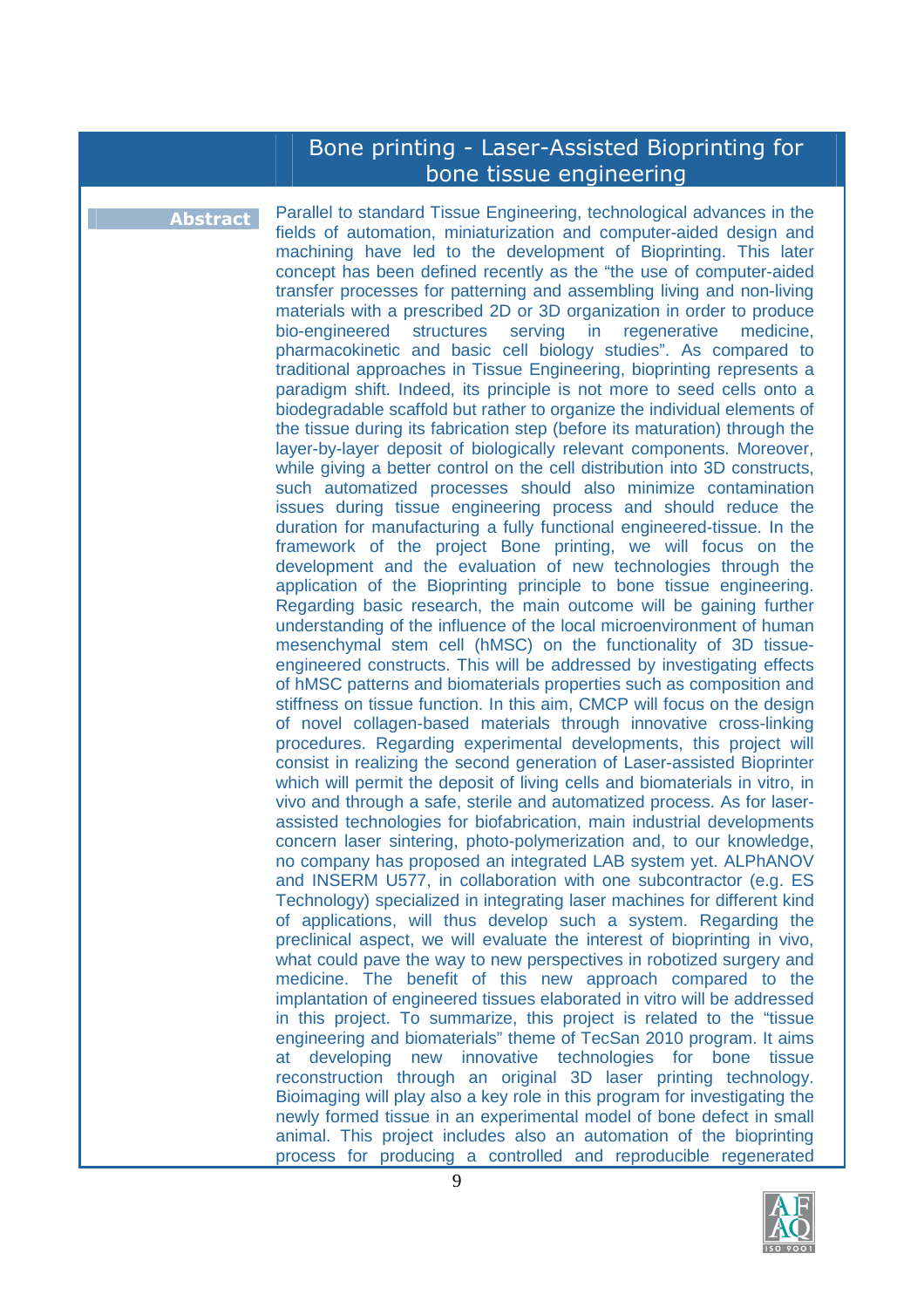|                                      | tissue. The realization of a second generation Laser-Assisted Bioprinter<br>should open new perspectives in regenerative medicine as well as in<br>other biomedical area by furnishing organotypic cultures. Moreover, a<br>spin-off (company) creation for commercialization of 3D Laser-Assisted<br>Bioprinter, with support from the "Route des Lasers" competitiveness<br>cluster is envisaged before the end of this project. Objectifs globaux,<br>verrous scientifiques/techniques. |
|--------------------------------------|--------------------------------------------------------------------------------------------------------------------------------------------------------------------------------------------------------------------------------------------------------------------------------------------------------------------------------------------------------------------------------------------------------------------------------------------------------------------------------------------|
| <b>Partners</b>                      | <b>INSERM U577</b><br><b>LCMCP</b><br>$CIC-IT$<br><b>ALPHANOV</b>                                                                                                                                                                                                                                                                                                                                                                                                                          |
| <b>Coordinator</b>                   | Fabien Guillemot - INSERM U577<br>fabien.guillemot@inserm.fr                                                                                                                                                                                                                                                                                                                                                                                                                               |
| <b>ANR funding</b>                   | 597 k€                                                                                                                                                                                                                                                                                                                                                                                                                                                                                     |
| <b>Starting date</b><br>and duration | November 2010 - October 2013 - 36 months                                                                                                                                                                                                                                                                                                                                                                                                                                                   |
| <b>Reference</b>                     | <b>ANR-10-TECS-001</b>                                                                                                                                                                                                                                                                                                                                                                                                                                                                     |
| <b>Cluster label</b>                 | Route des Lasers                                                                                                                                                                                                                                                                                                                                                                                                                                                                           |

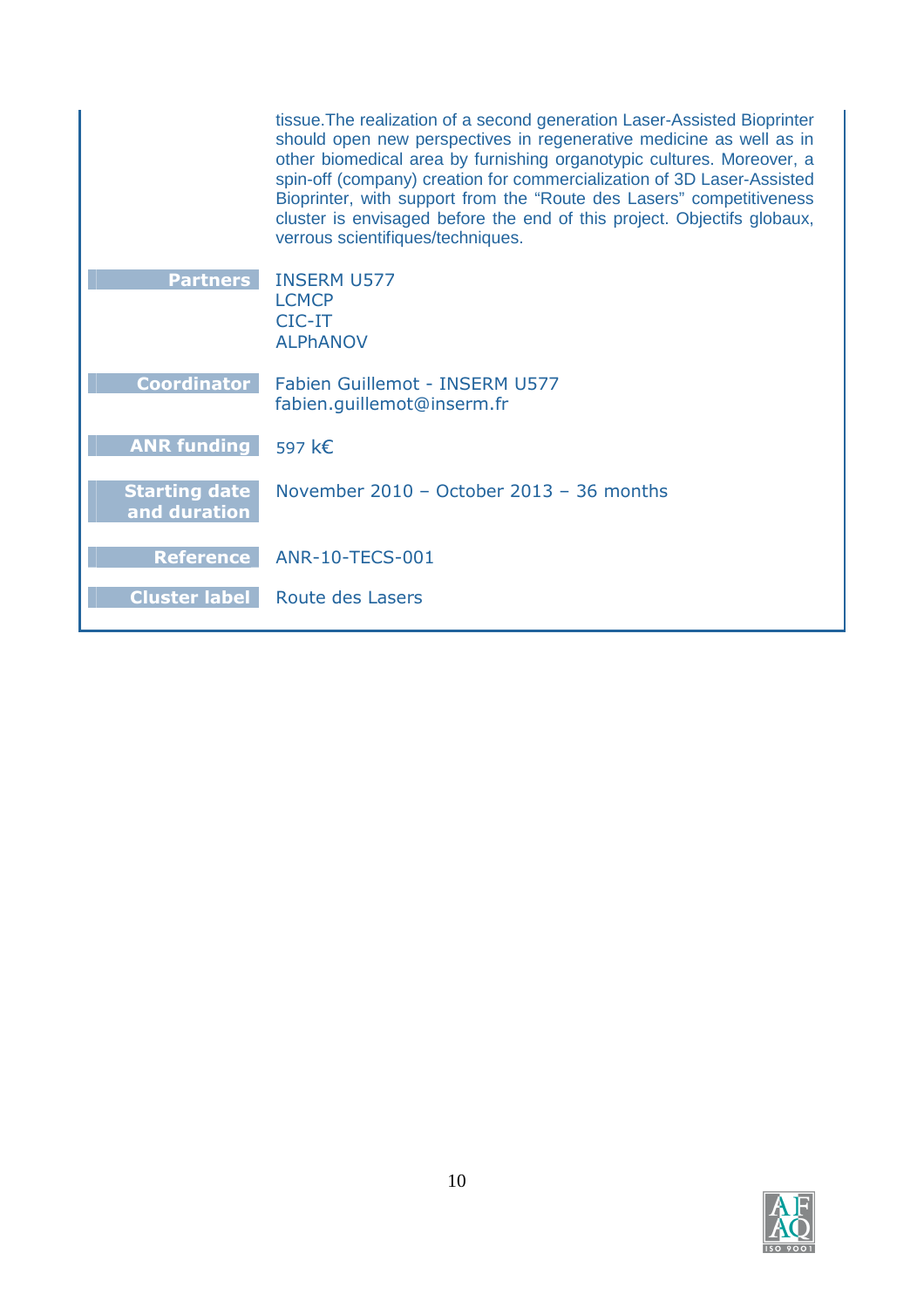CancerSensor - Molecularly imprinted polymer-sensor of urinary modified nucleosides for non-invasive therapy control of cancer

**Abstract** Colorectal cancer is the second cause of cancer-related deaths. Once colon cancer spreads beyond the colon, into the lymph nodes or into other areas of the body, it is then harder to treat. It is thus very important to can detect as earlier as possible a cancer, to treat it fast, to check for the efficacy of treatments and for any recurrence. The therapeutic drug monitoring of antineoplastic agents is at this time restricted by several factors, such as the lack of established therapeutic concentration ranges, a considerable inter- or intraindividual pharmacokinetic variability, a relationship linking toxicity to systemic exposure, and complicate pharmacodynamics of drug toxicity. To circumvent those limitations and evaluate the success of chemotherapy is to correlate a cancer treatment with the amount of tumour markers, a substance that can be found in the body when cancer is present. It has been reported that cancer patients excrete in their urine an abnormal increased amounts of modified nucleosides, which are formed at the post-transcriptional stage by chemical modification of normal nucleosides within the RNA. These modified nucleosides cannot be reutilized or further degraded, but they are excreted in the urine as intact molecules. The elevated levels of modified nucleosides in the urine samples have served as potential cancer biomarkers in many studies. Although different analytical techniques have been reported for determination of nucleosides levels, they are practically difficult to use as a routine tool for therapy control of colorectal cancer. Goals of this proposal are to develop and validate a quantitative, non-invasive diagnostic tools to follow-up the chemotherapy of colorectal cancer and monitor the disease response to chemotherapeutics. A methodology will be developed making use of a combination of the probably most exciting recent advances in the field of acoustic-biosensor based on molecularly imprinted polymers (MIP). It includes advances which will take the sensitivity down to a low-concentration single-molecule level. Apart from detecting and identifying tumour markers in the urine samples, the effect of circadian chemotherapy on the amount of cancer markers, using the developed tools will be explored. This is to date an almost unexploited dimension of diagnostic information. By combining and supporting these novel optical methods with state-of-the-art affinity molecule MIP technology, tumour biomarkers, acoustic biosensor, will be exploited to extract a maximum amount of information out of very small amounts of sample material. Given the high incidence of colorectal cancer, this project has a very high relevance. Those tools will be used, within the frame of this project, to analyze more than 3000 urinary samples from patients under chemotherapy for colorectal cancer and to correlate the chemotherapy treatment with the circadian time of infusion and the circadian variations of clearance. The need for development of rapid, sensible, easy-to-use and cost effective sensors for surveillance of pre-

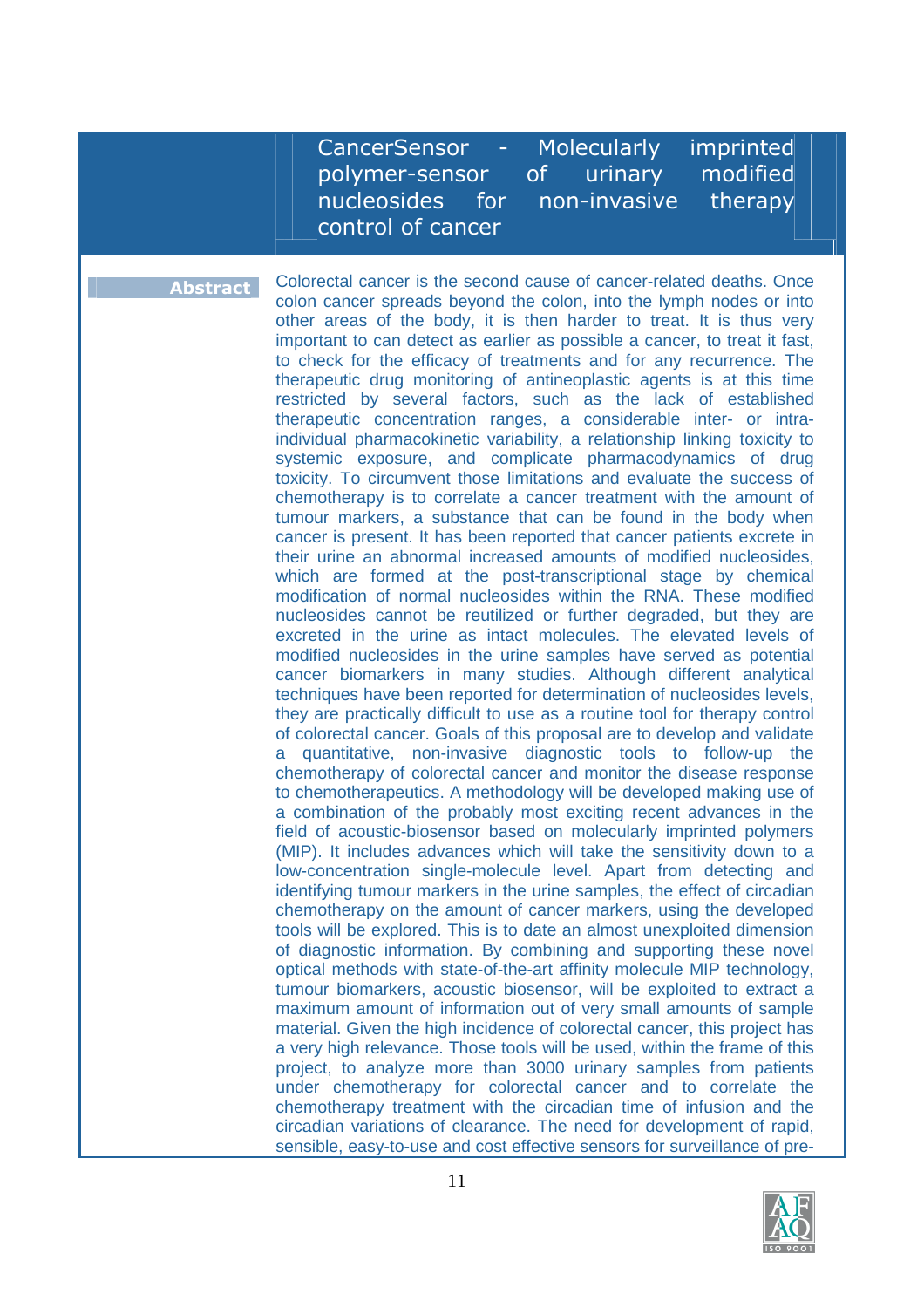|                                      | and post-operative CRC is evident and of huge interest. This approach<br>could deeply modify the manner of checking near each person the<br>effectiveness of the chemotherapy treatment of colorectal cancer. At<br>the end of this project, we will offers diagnostic products for colorectal<br>cancer follow-up in the European market. It will have the ability to<br>detect and recognize the expression of tumour-associated biomarkers<br>in patients with metastatic cancer. To obtain the level and width of<br>expertise required, we have thus formed a consortium involving highly<br>recognized teams: Organic and medicinal chemistry (Pr Agrofoglio -<br>Orléans), Biosensor technology (Pr Rebière - Bordeaux), Bioanalysis<br>(Dr Bénech - CEA), Oncology and circadian biology (Dr Lévi -<br>INSERM, Hôpital Paul Brousse - Villejuif), Polymers and product<br>development (Dr Vidal - MERCK Chimie - ESTAPOR) |
|--------------------------------------|-----------------------------------------------------------------------------------------------------------------------------------------------------------------------------------------------------------------------------------------------------------------------------------------------------------------------------------------------------------------------------------------------------------------------------------------------------------------------------------------------------------------------------------------------------------------------------------------------------------------------------------------------------------------------------------------------------------------------------------------------------------------------------------------------------------------------------------------------------------------------------------------------------------------------------------|
| <b>Partners</b>                      | <b>ICOA</b><br><b>IMS</b><br>CEA/iBiTec-S/SPI<br><b>RBC</b><br><b>Estapor</b>                                                                                                                                                                                                                                                                                                                                                                                                                                                                                                                                                                                                                                                                                                                                                                                                                                                     |
| <b>Coordinator</b>                   | Luigi Agrofoglio - INSERM U577<br>luigi.agrofoglio@univ-orleans.fr                                                                                                                                                                                                                                                                                                                                                                                                                                                                                                                                                                                                                                                                                                                                                                                                                                                                |
| <b>ANR funding</b>                   | 778 k€                                                                                                                                                                                                                                                                                                                                                                                                                                                                                                                                                                                                                                                                                                                                                                                                                                                                                                                            |
| <b>Starting date</b><br>and duration | February 2011 - January 2014 - 48 months                                                                                                                                                                                                                                                                                                                                                                                                                                                                                                                                                                                                                                                                                                                                                                                                                                                                                          |
| <b>Reference</b>                     | <b>ANR-10-TECS-004</b>                                                                                                                                                                                                                                                                                                                                                                                                                                                                                                                                                                                                                                                                                                                                                                                                                                                                                                            |
| <b>Cluster label</b>                 |                                                                                                                                                                                                                                                                                                                                                                                                                                                                                                                                                                                                                                                                                                                                                                                                                                                                                                                                   |

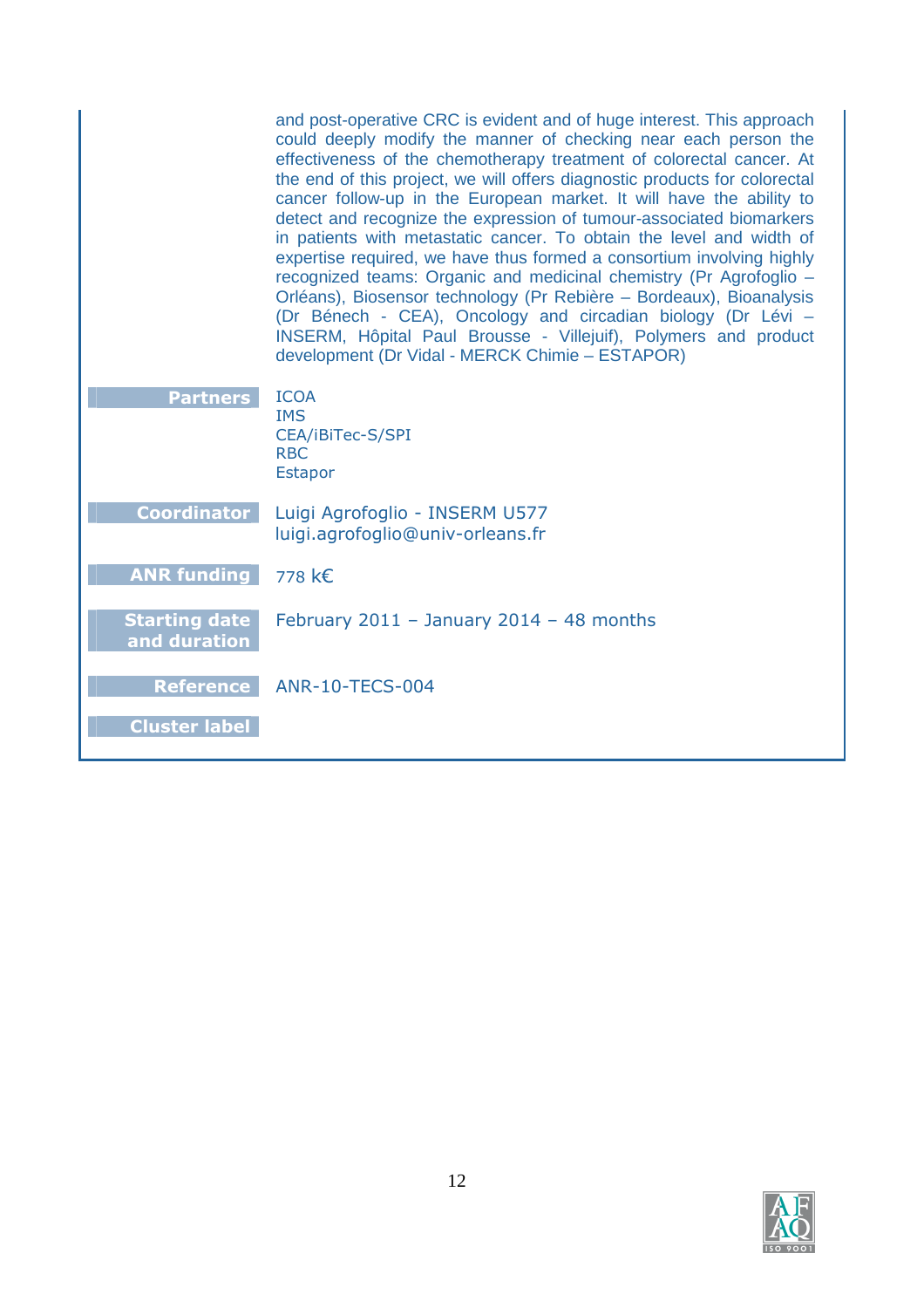|                                          | CHITOART - Chitosan physical hydrogel-<br>based bioartificial vascular substitu<br>e                                                                                                                                                                                                                                                                                                                                                                                                                                                                                                                                                                                                                                                                                                                                                                                                                                                                                                                                                                                                                                                                                                                                                                                                                                                                                                                                                                                                                                                                                                                                                                                                                                                        |
|------------------------------------------|---------------------------------------------------------------------------------------------------------------------------------------------------------------------------------------------------------------------------------------------------------------------------------------------------------------------------------------------------------------------------------------------------------------------------------------------------------------------------------------------------------------------------------------------------------------------------------------------------------------------------------------------------------------------------------------------------------------------------------------------------------------------------------------------------------------------------------------------------------------------------------------------------------------------------------------------------------------------------------------------------------------------------------------------------------------------------------------------------------------------------------------------------------------------------------------------------------------------------------------------------------------------------------------------------------------------------------------------------------------------------------------------------------------------------------------------------------------------------------------------------------------------------------------------------------------------------------------------------------------------------------------------------------------------------------------------------------------------------------------------|
| <b>Abstract</b>                          | The overall objective of this collaborative project is to develop, from<br>chemistry to the device, a tissue-engineered vascular conduit that<br>remains in-situ physiologically functional on the long term, containing<br>the core elements of a vascular tissue. Such development will be<br>carried out from in vitro building to in vivo evaluation in small animals.<br>In our project, 5 partners from hospital department or academic<br>research and 2 companies bring together their knowledge, know-how<br>and expertise from macromolecular science, physico-chemistry of the<br>elaboration of natural polymer systems, cellular and tissue biology, to<br>in vivo implantation and evaluation. The material study and device<br>design is the starting point of the project. The investigated systems<br>result from the association of different chitosan-based hydrogels.<br>Chitosan is a natural bioresorbable and biocompatible polysaccharide<br>well suited for tissue engineering. Such hydrogel associations (the<br>ChitoArts) will bring the combined mechanical and biological properties<br>required for the application. The chitoart architectures are specifically<br>designed as templates for tissue engineering, and in a second step will<br>be bio-functionalized with the pertinent cell types to rebuild in a<br>combined in vitro and in vivo approach, multilayered vascular conduits<br>with a resulting tissue organization inspired from natural blood vessels.<br>The methodology used here will rely on the optimization of each<br>component of the ChitoArt architectures, in relation with coordinated in<br>vitro and in vivo evaluations of their mechanical and biological<br>properties. |
| <b>Partners</b>                          | <b>CRC-TI</b><br><b>IMP - UCBL</b><br>U 972<br>Maco<br><b>U577</b><br><b>U698</b><br><b>Rescoll</b>                                                                                                                                                                                                                                                                                                                                                                                                                                                                                                                                                                                                                                                                                                                                                                                                                                                                                                                                                                                                                                                                                                                                                                                                                                                                                                                                                                                                                                                                                                                                                                                                                                         |
| <b>Coordinator</b>                       | Laurence Bordenave - CRC-TI<br>Laurence.bordenave@chu-bordeaux.fr                                                                                                                                                                                                                                                                                                                                                                                                                                                                                                                                                                                                                                                                                                                                                                                                                                                                                                                                                                                                                                                                                                                                                                                                                                                                                                                                                                                                                                                                                                                                                                                                                                                                           |
| <b>ANR funding</b>                       | 852 k€                                                                                                                                                                                                                                                                                                                                                                                                                                                                                                                                                                                                                                                                                                                                                                                                                                                                                                                                                                                                                                                                                                                                                                                                                                                                                                                                                                                                                                                                                                                                                                                                                                                                                                                                      |
| <b>Starting date</b><br>and duration     | December 2010 - November 2013 - 36 months                                                                                                                                                                                                                                                                                                                                                                                                                                                                                                                                                                                                                                                                                                                                                                                                                                                                                                                                                                                                                                                                                                                                                                                                                                                                                                                                                                                                                                                                                                                                                                                                                                                                                                   |
| <b>Reference</b><br><b>Cluster label</b> | <b>ANR-10-TECS-017</b>                                                                                                                                                                                                                                                                                                                                                                                                                                                                                                                                                                                                                                                                                                                                                                                                                                                                                                                                                                                                                                                                                                                                                                                                                                                                                                                                                                                                                                                                                                                                                                                                                                                                                                                      |

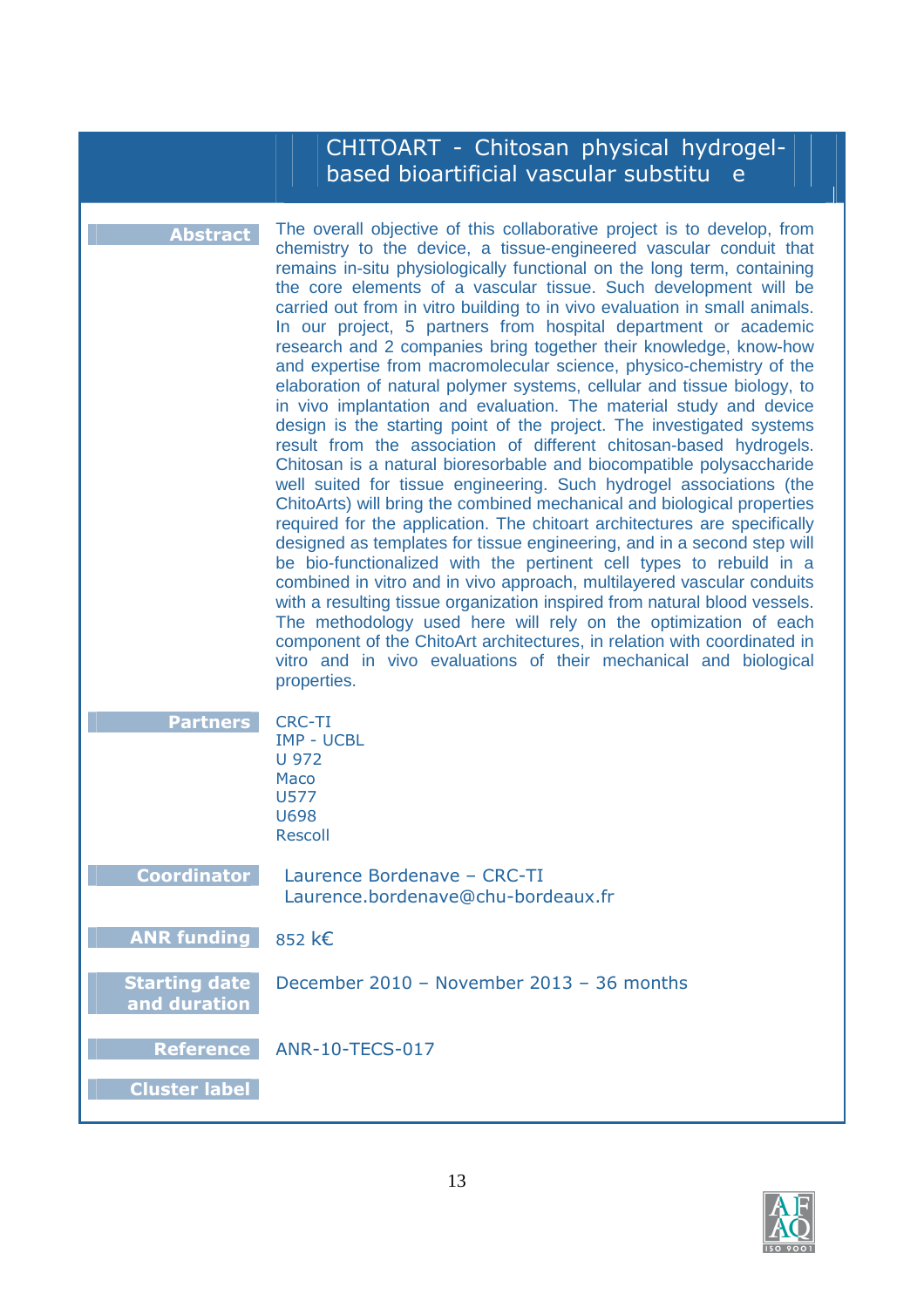|                                      | CIRDO Recherche industrielle - Smart<br>Companion Responding to Eye and Finger                                                                                                                                                                                                                                                                                                                                                                                                                                                                                                                                                                                                                                                                                                                                                                                                                                                                                                                                                                              |
|--------------------------------------|-------------------------------------------------------------------------------------------------------------------------------------------------------------------------------------------------------------------------------------------------------------------------------------------------------------------------------------------------------------------------------------------------------------------------------------------------------------------------------------------------------------------------------------------------------------------------------------------------------------------------------------------------------------------------------------------------------------------------------------------------------------------------------------------------------------------------------------------------------------------------------------------------------------------------------------------------------------------------------------------------------------------------------------------------------------|
| <b>Abstract</b>                      | CIRDO Industrial Research is a project to develop a « Smart<br>Companion Responding to Eye and Finger », which is a product of<br>increased social e-Link and automated integration of innovative<br>services (automatic recognition of speech and analysis of situations<br>(scenes) in an uncontrolled complex environment) to empower and<br>support for caregivers, patients with chronic diseases or Alzheimer's<br>disease or related. In addition, this project will allow the validation of<br>generic technologies, a psychological and ergonomic evaluation on the<br>use of the services developed (on the usefulness, usability and<br>accessibility, acceptance, ethical, economic model, ) but also critical<br>investigation of knowledge acquired by human services offered by<br>caring agency, which will then be transferred to the whole sector. The<br>CIRDO Industrial Research project is solution-based e-Lio (e-Link<br>social, telecare), plus a nutrition service management (telemonitoring)<br>through CIRDO Training project. |
| <b>Partners</b>                      | LIRIS - SAARA<br>$LIG - GETALP$<br><b>GRePS</b><br><b>CATEL</b><br><b>ISERP</b><br><b>Technosens</b><br><b>FSI</b>                                                                                                                                                                                                                                                                                                                                                                                                                                                                                                                                                                                                                                                                                                                                                                                                                                                                                                                                          |
| <b>Coordinator</b>                   | Saida Bouakaz<br>saida.bouakaz@liris.cnrs.fr                                                                                                                                                                                                                                                                                                                                                                                                                                                                                                                                                                                                                                                                                                                                                                                                                                                                                                                                                                                                                |
| <b>ANR funding</b>                   | 733 k€                                                                                                                                                                                                                                                                                                                                                                                                                                                                                                                                                                                                                                                                                                                                                                                                                                                                                                                                                                                                                                                      |
| <b>Starting date</b><br>and duration | December 2010 - November 2013 - 36 months                                                                                                                                                                                                                                                                                                                                                                                                                                                                                                                                                                                                                                                                                                                                                                                                                                                                                                                                                                                                                   |
| <b>Reference</b>                     | <b>ANR-10-TECS-012</b>                                                                                                                                                                                                                                                                                                                                                                                                                                                                                                                                                                                                                                                                                                                                                                                                                                                                                                                                                                                                                                      |
| <b>Cluster label</b>                 | Minalogic                                                                                                                                                                                                                                                                                                                                                                                                                                                                                                                                                                                                                                                                                                                                                                                                                                                                                                                                                                                                                                                   |

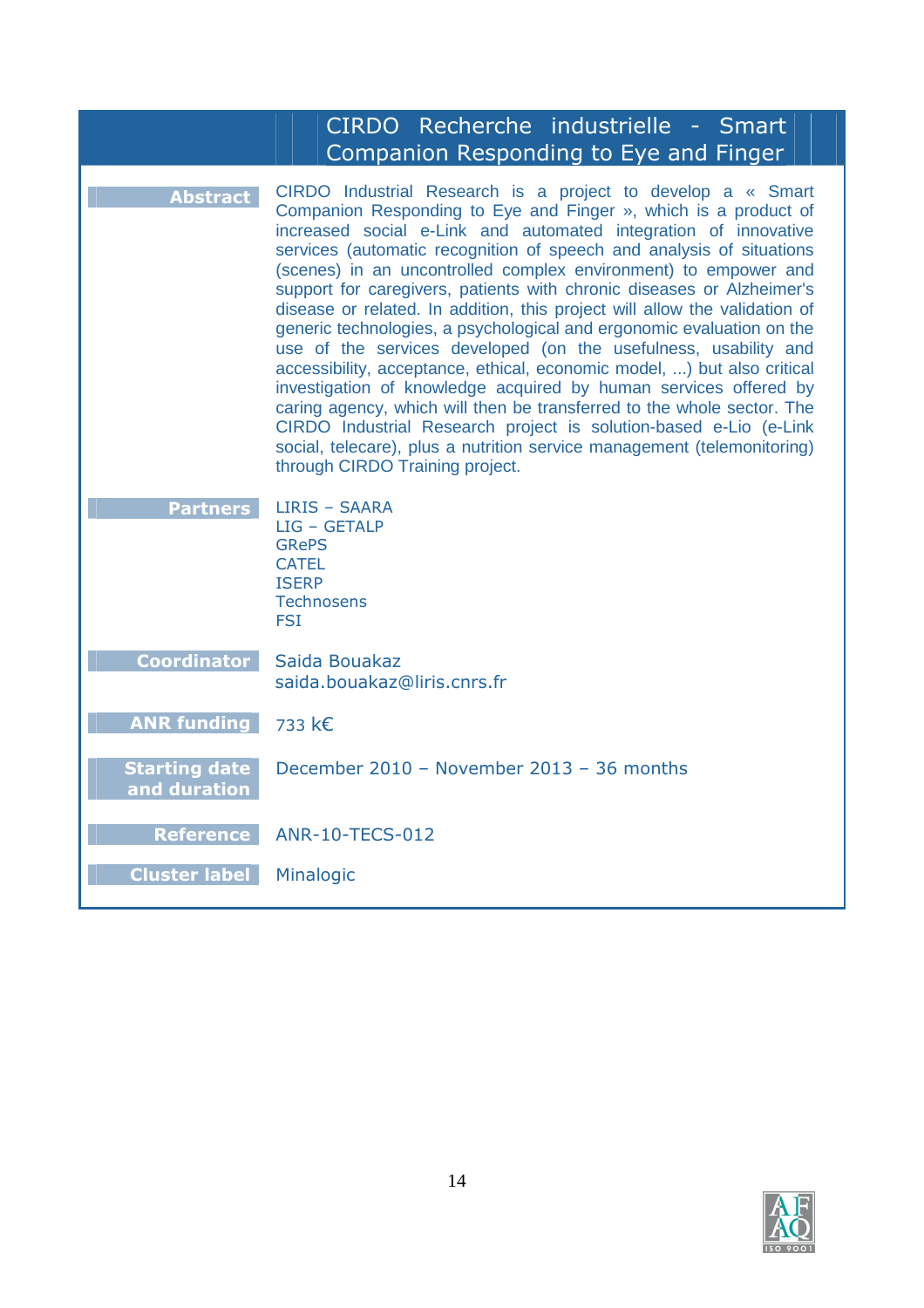### DIADOMI Development of a diamond dosimeter for measuring absorbed dose in the mini-fields used in stereotactic radiotherapy

**bstract** 

In the eyes of statistics: 2 800 000 new sickness events and 1 700 000 death per year in Europe, cancer is one of the main public health concern, and is the main death cause in France. At the present time radiotherapy, used all alone or combined with other treatments, is the heart of cancer treatment. Innovative technologies using small fields are currently used in cancer treatment occurring in sensitive area. The clinical efficiency of these techniques have been proved but critical risks due to non well known beam characteristics curb the use of such techniques. For example, the measurement of absolute dose is not possible actually due to the lake of suited detectors to these measurements. The aim of this project is to develop a diamond specific detector for accurate absolute dose measurement during treatment using small fields. This work will lead to a very small size (with an active area <1mm3), high sensitivity (signal to noise ratio~1000) and tissue equivalence (diamond atomic number: Z=6, packaging is water equivalent) device. Precise specifications will permit to reveal technological and clinical constraints associated to the dosimeter after that, the dosimeter will be scaled, optimized and realized. Clinical environment and standard tests will allow us to probe the diamond detector response in standard and small fields irradiation tests. To improve dose measurements accuracy in every particular point of the volume and for every treatment, Monte-Carlo simulation tools will complete small fields diamond detector measurements and hospital ordinary dosimeters measurements. This project is based on partner assessments: • CEA-LIST on built-in, simulation and characterization of the dosimeter in standard conditions • IRSN on medical dosimeters in particular its know-how concerning the use of dosimeters in small field dosimetry • Hospitals to perform measurements in clinical environment and to set specifications: Pitié Salpêtrière (APHP - Paris) hospital academic centre, Alexis Vautrin (Nancy), René Gauducheau and Léon Bérard (Lyon) cancer centres. • In final part, the private company will perform a detector pre-industrialization. These ones will benefit from improvements gained during clinical testing.

| <b>Partners CEA LIST</b> |
|--------------------------|
| <b>IRSN</b>              |
| <b>PRIVATE COMPANY</b>   |
| <b>PSL APHP</b>          |
| <b>CAV</b>               |
| <b>CRG</b>               |
| CI B                     |
|                          |

**Coordinator** Régis HUGON - CEA LIST regis.hugon@cea.fr

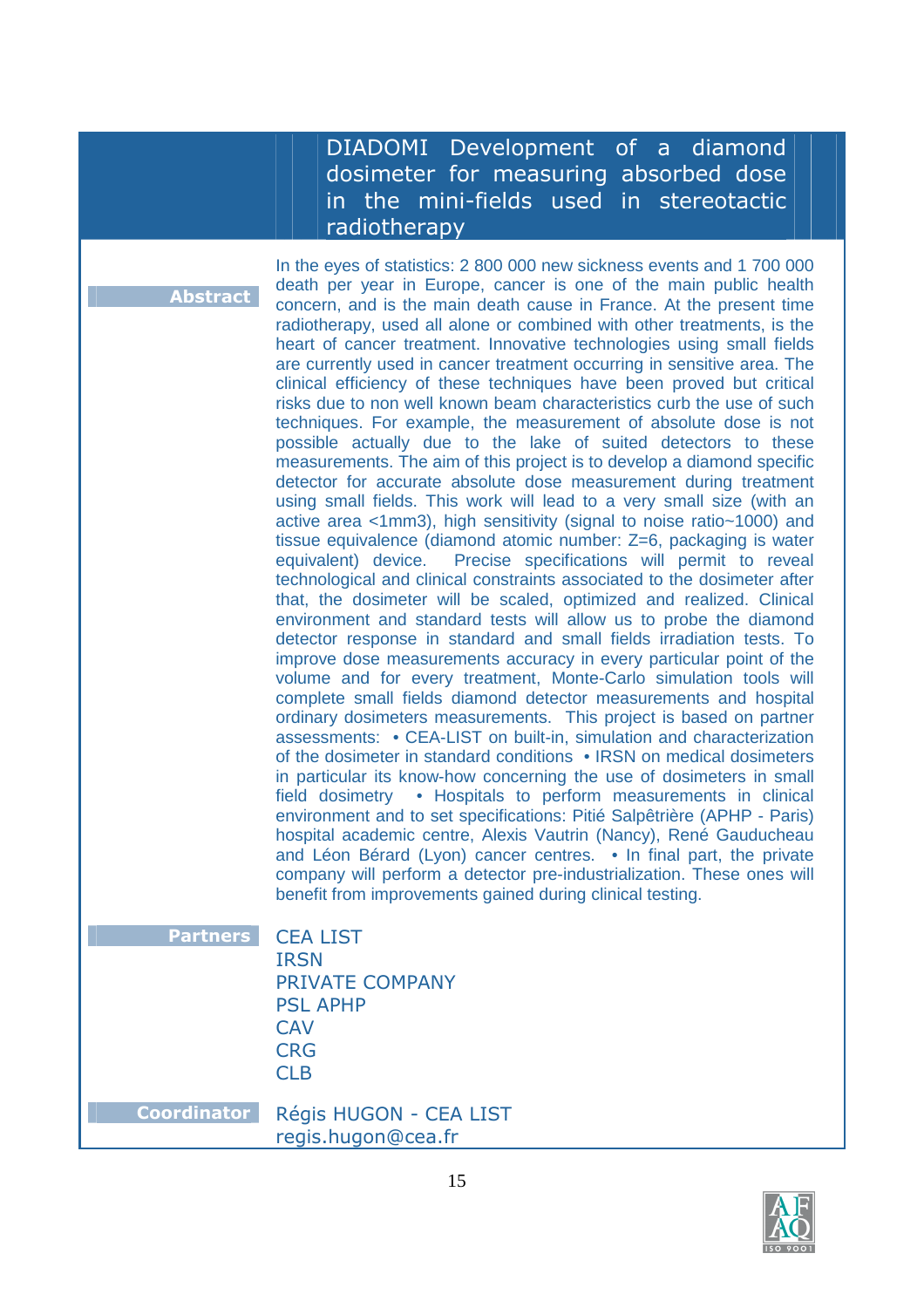| ANR funding $832 \text{ }k\text{ }$ |                                                    |
|-------------------------------------|----------------------------------------------------|
| and duration                        | Starting date  April 2011 - March 2014 - 36 months |
|                                     | Reference ANR-10-TECS-002                          |
| <b>Cluster label</b>                |                                                    |

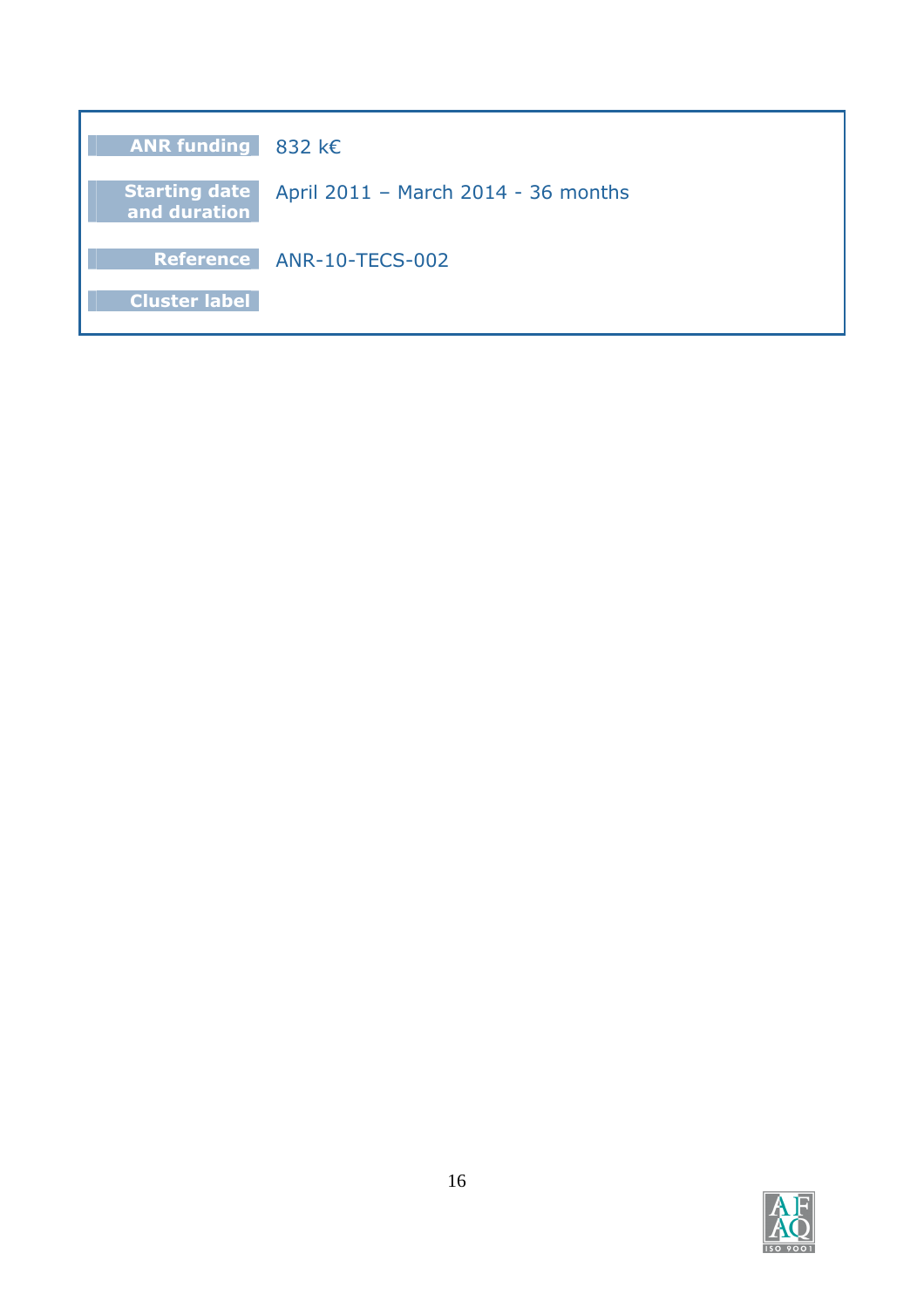|                                          | <b>EMBOLTER - Mean time ambulatory</b><br>emboly counting<br>risk<br>for the set of the set of the set of the set of the set of the set of the set of the set of the set of the set of the set of the set of the set of the set of the set of the set of the set of the set of the set of the set o<br>stroke<br>evaluation.                                                                                                                                                                                                                                                                                                                                                                                                                                                                                                                                                                                                                                                                                                                                                                                                                                                                                                                                                                                                                                                                                                                                                                                                    |
|------------------------------------------|---------------------------------------------------------------------------------------------------------------------------------------------------------------------------------------------------------------------------------------------------------------------------------------------------------------------------------------------------------------------------------------------------------------------------------------------------------------------------------------------------------------------------------------------------------------------------------------------------------------------------------------------------------------------------------------------------------------------------------------------------------------------------------------------------------------------------------------------------------------------------------------------------------------------------------------------------------------------------------------------------------------------------------------------------------------------------------------------------------------------------------------------------------------------------------------------------------------------------------------------------------------------------------------------------------------------------------------------------------------------------------------------------------------------------------------------------------------------------------------------------------------------------------|
| <b>Abstract</b>                          | The cerebral infarctus (stroke) are caused by emboli generated eg<br>carotid stenosis. These strictures emboligenic emboli produce more<br>or less continuous even for some low significant stenosis and<br>Asymptomatic stenosis will generally not treated<br>asymptomatic.<br>except in cases where the embolic nature is proved.  The difficulty is<br>that embolic nature is difficult to evaluate, take time in costly<br>equipment and specialized operator required to monitor the record and<br>reposition the sensor. The result is not always reliable. Work in<br>progress show that 2 sessions of 8 hours of monitoring generation of<br>emboli by transcranial Doppler are necessary for this diagnosis.<br>The<br>project objective is to propose a prototype of Holter embolus, with a<br>recorder of transcranial Doppler signals and a tracking system<br>offsetting movements of the sensor. An analysis workstation performs<br>post processing of record, with optimizations that can be made through<br>the coercion of real time. The proposed algorithm has some post-<br>processing, supported by the U930, a Doppler electronics / control and<br>software supported by Atys, a mechanical part supported by Atys with<br>the support of a specialist subcontractor micro-mechanism and a<br>clinical validation part supported by the team of the University Hospital<br>The highlight of this project is the complementary expertise<br>of Lille.<br>of three partners who can meet all challenges. |
| <b>Partners</b>                          | Atys<br><b>U930</b><br><b>EFCV</b>                                                                                                                                                                                                                                                                                                                                                                                                                                                                                                                                                                                                                                                                                                                                                                                                                                                                                                                                                                                                                                                                                                                                                                                                                                                                                                                                                                                                                                                                                              |
| <b>Coordinator</b>                       | <b>Benoit Guibert - Atys</b><br>benoit.guibert@atysmedical.com                                                                                                                                                                                                                                                                                                                                                                                                                                                                                                                                                                                                                                                                                                                                                                                                                                                                                                                                                                                                                                                                                                                                                                                                                                                                                                                                                                                                                                                                  |
| <b>ANR funding</b>                       | 474 k€                                                                                                                                                                                                                                                                                                                                                                                                                                                                                                                                                                                                                                                                                                                                                                                                                                                                                                                                                                                                                                                                                                                                                                                                                                                                                                                                                                                                                                                                                                                          |
| <b>Starting date</b><br>and duration     | February 2011 - January 2015 - 48 months                                                                                                                                                                                                                                                                                                                                                                                                                                                                                                                                                                                                                                                                                                                                                                                                                                                                                                                                                                                                                                                                                                                                                                                                                                                                                                                                                                                                                                                                                        |
| <b>Reference</b><br><b>Cluster label</b> | <b>ANR-10-TECS-006</b>                                                                                                                                                                                                                                                                                                                                                                                                                                                                                                                                                                                                                                                                                                                                                                                                                                                                                                                                                                                                                                                                                                                                                                                                                                                                                                                                                                                                                                                                                                          |

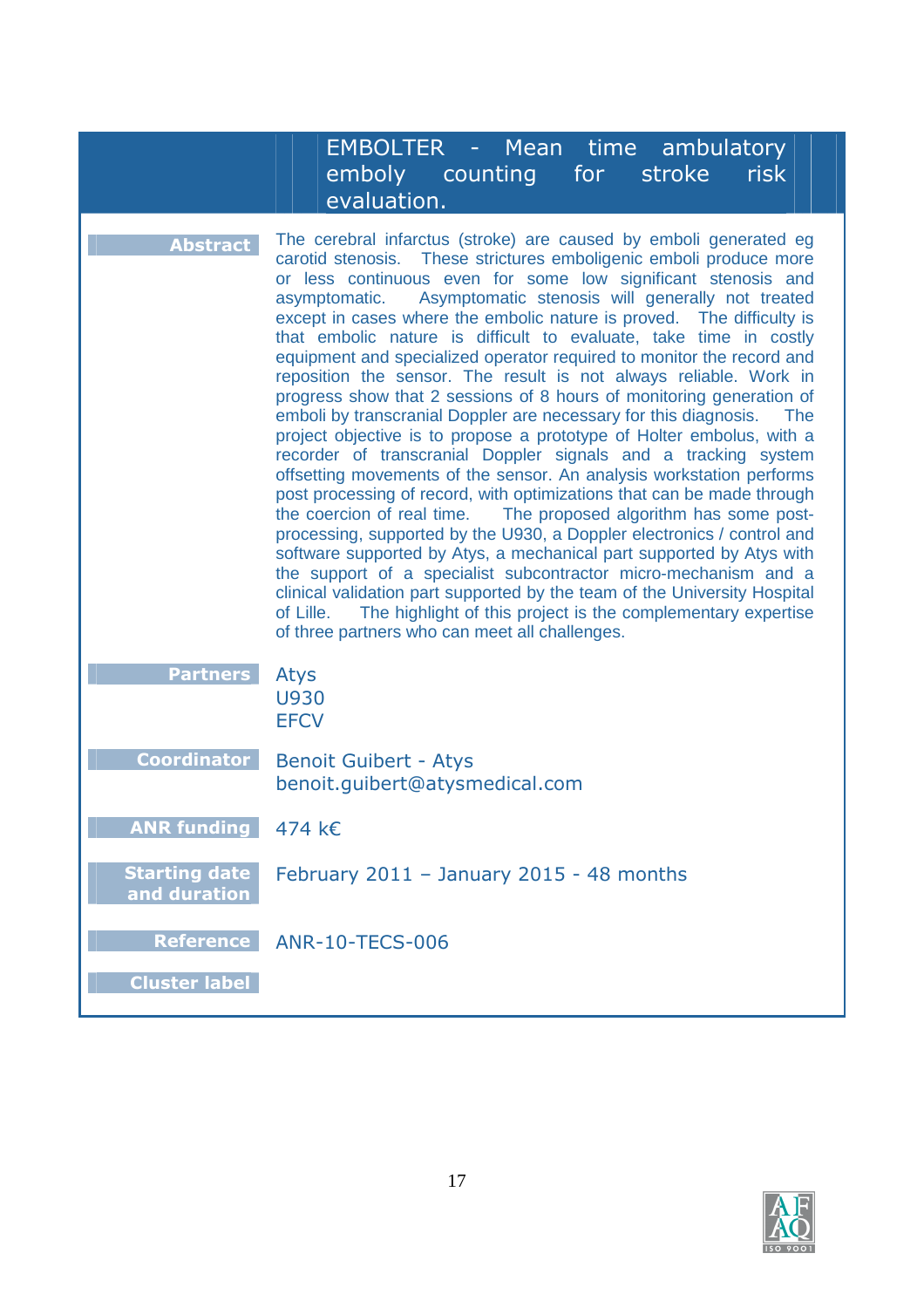|                                      | <b>GINSENG - Global Initiative for Sentinel</b><br>E-health Network on Grid                                                                                                                                                                                                                                                                                                                                                                                                                                                                                                                                                                                                                                                                                                                                                                                                                                                                                                                                                                                           |
|--------------------------------------|-----------------------------------------------------------------------------------------------------------------------------------------------------------------------------------------------------------------------------------------------------------------------------------------------------------------------------------------------------------------------------------------------------------------------------------------------------------------------------------------------------------------------------------------------------------------------------------------------------------------------------------------------------------------------------------------------------------------------------------------------------------------------------------------------------------------------------------------------------------------------------------------------------------------------------------------------------------------------------------------------------------------------------------------------------------------------|
| <b>Abstract</b>                      | The GINSENG project is part of an experimental development for a<br>"light" grid infrastructure dedicated to e-health and epidemiology. This<br>network aims to collect distributed medical data in order to perform<br>original data analysis thanks to the innovative technologies of grid<br>computing. This project includes the following research areas: medical<br>informatics, epidemiology joined with a socio-economic modeling. This<br>network aims to federate distributed and existing medical databases, in<br>particularly cytopathologic data, to make them available to regional and<br>epidemiologic<br>structures. Thanks<br>the<br>distributed<br>national<br>to<br>architecture of the grid, the network should become interoperable with<br>any medical centre which would need of those medical data. This<br>project follows the Sentinel Network for Cancer Screening project<br>(RSCA) for which we developed a prototype to share cytopatholgic<br>medical data between labs and cancer screening associations in the<br>Auvergne region. |
| <b>Partners</b>                      | <b>LPC</b><br><b>ERIM</b><br><b>CHU</b><br><b>MAAT</b>                                                                                                                                                                                                                                                                                                                                                                                                                                                                                                                                                                                                                                                                                                                                                                                                                                                                                                                                                                                                                |
| <b>Coordinator</b>                   | Lydia Maigne - LPC<br>maigne@clermont.in2p3.fr                                                                                                                                                                                                                                                                                                                                                                                                                                                                                                                                                                                                                                                                                                                                                                                                                                                                                                                                                                                                                        |
| <b>ANR funding</b>                   | 776 k€                                                                                                                                                                                                                                                                                                                                                                                                                                                                                                                                                                                                                                                                                                                                                                                                                                                                                                                                                                                                                                                                |
| <b>Starting date</b><br>and duration | April 2011 - March 2014 - 36 months                                                                                                                                                                                                                                                                                                                                                                                                                                                                                                                                                                                                                                                                                                                                                                                                                                                                                                                                                                                                                                   |
| <b>Reference</b>                     | <b>ANR-10-TECS-008</b>                                                                                                                                                                                                                                                                                                                                                                                                                                                                                                                                                                                                                                                                                                                                                                                                                                                                                                                                                                                                                                                |
| <b>Cluster label</b>                 |                                                                                                                                                                                                                                                                                                                                                                                                                                                                                                                                                                                                                                                                                                                                                                                                                                                                                                                                                                                                                                                                       |

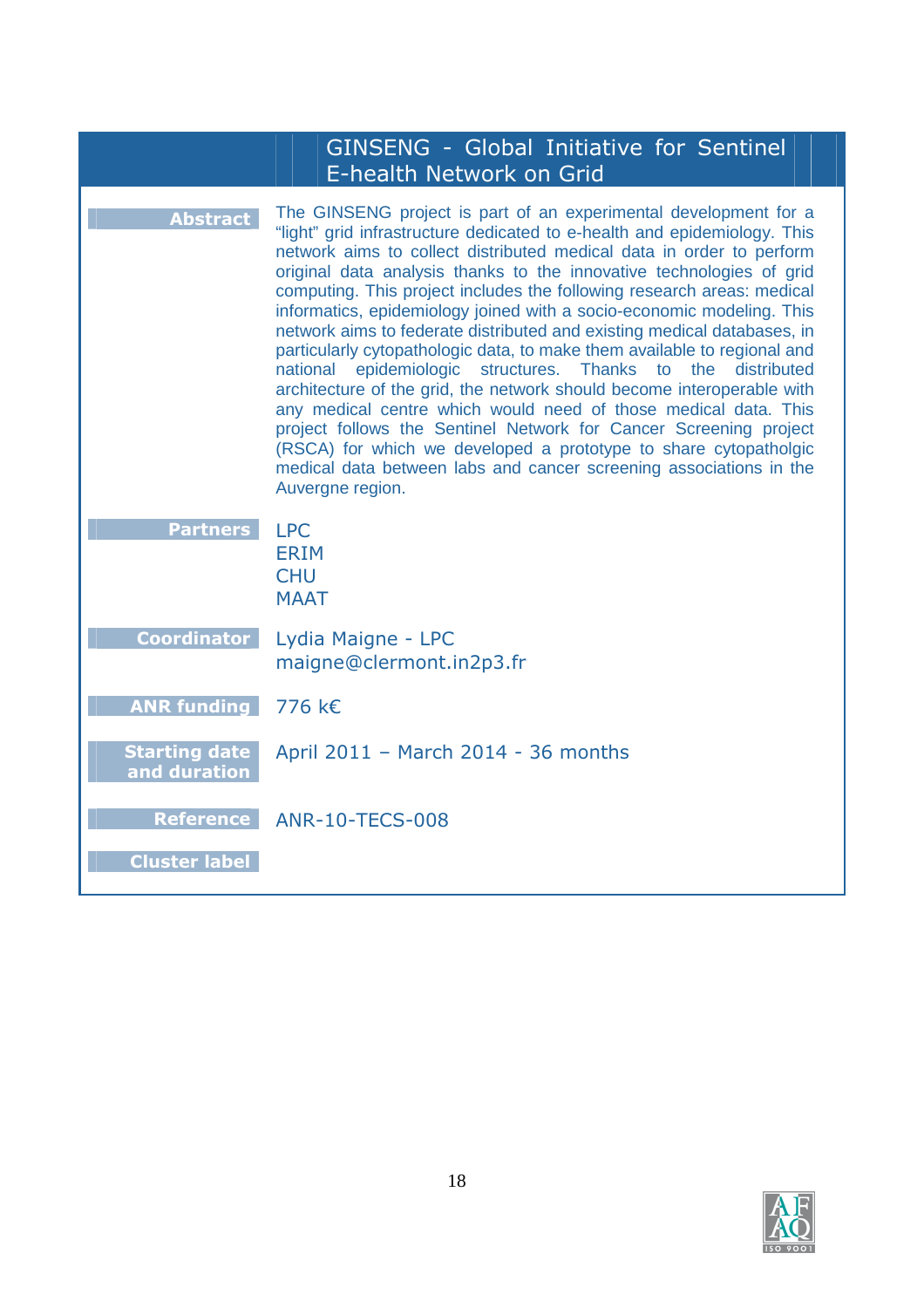# **Project title**  $||||||||$  **IDS - INTELLIGENT DIABETIC SOCKS :** Embedded Device for Diabetic Foot Prevention

**Abstract** PATHOLOGICAL CONTEXT: Diabetic Foot is the consequence of the long-term chronic complications of diabetes affecting the lower limbs, namely peripheral neuropathy and angiopathy. When both complications are associated to an external trivial trauma, they determine the progression of the pathology from a non-ulcerated condition of a foot at risk, to an acute syndrome characterised by the classic diabetic foot ulcer, followed by a chronic condition in the postulcerative phase, which can lead to amputation. SOCIETAL AND ECONOMICAL CONTEXT: A limb is lost every 30 seconds on planet Earth because of diabetes. In addition to causing pain and morbidity, foot lesions in diabetic patients have substantial economic consequences: \$11 billion and £3 billion respectively from US and UK health expenditures both in 2001. However, in addition to the direct costs of foot complications, there are also indirect costs relating to loss of productivity, individual patients and family costs and loss of quality of life. EFFECTIVENESS OF PREVENTION: Studies have suggested that follow Team Care behaviour could reduce foot ulcer and amputation from 50% to 80%. This monitoring strategy is largely based on renewed vigilance of the diabetic patient which mainly consists in making a daily inspection of his feet. Unfortunately, studies have shown that patient vigilance decreases over time. Complications which appear after some time are directly correlated with the increasing lack of vigilance. Other studies have provided insoles prototypes based on a real time measurement of the pressures between the plantar foot and the shoes but they are developed in the context of gait analysis and need a wire connection between the insole and an electronic acquisition card. Moreover, these prototypes are unable to detect overpressures in the dorsal surfaces of the toes and the feet. That is why IDS (Intelligent Diabetic Socks) project proposes to develop the first smart wearable device able to monitor and assist the diabetic patient to help him maintaining alertness against foot overpressures both in real-time and in a daily use. ORIGINALITY, INNOVATIONS AND AMBITIOUS NATURE OF THE IDS PROJECT: Originality and innovations of the IDS project lie in the final wearable device, the Intelligent Diabetic Socks, dedicated to real-time foot ulcers prevention for diabetic people. This scientific and technological innovation, based on a textile able to measure pressure, will alert the patient as soon as overpressures and/or internal stresses are observed in the foot or the ankle. In addition to this warning, some advices concerning ways to reduce the corresponding risks will be proposed to the patient. Once warning validated by the patient, the device provides recommendations through a media like the "smart phone" (or a "watch") that is able to deliver simple messages like "Stop as soon as possible", "Remove the pebble in your shoe" or more elaborate ones like the display of the full pressure cartography. The ambitious nature of the project lies in the discretion and the comfort of the IDS device. First with a diabetic sock which looks like any other sock, but also with a real-time measurement

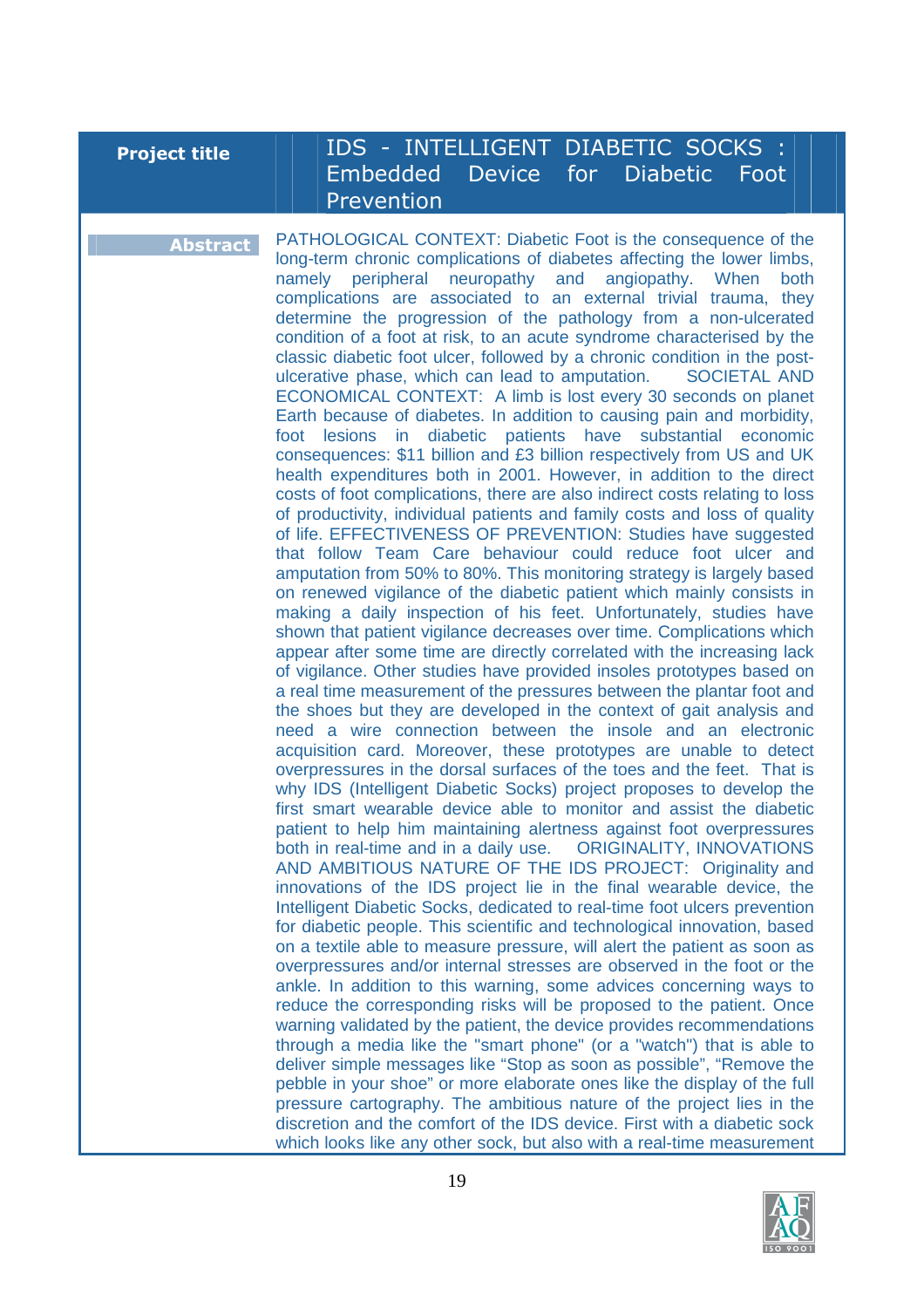|                                      | of pressures and stresses that can generate very simple alerts or more<br>complex messages. After consulting the information transferred to his<br>smart phone, the patient will be able to see areas that were most<br>pressurized during the day. In particular are highlighted the areas that<br>the patient can check himself or the areas to be treated promptly by his<br>RELEVANCE OF THE PROPOSAL IN RELATION TO THE<br>doctor.<br>CALL THEME: The IDS project both concerns the principal focus of<br>the call theme about development of innovative technologies and<br>services for functional substitution of impairment and for autonomy in<br>general and the priority focus of the call theme about development of<br>innovative technologies and services to favour autonomy of patients<br>with chronic diseases. |
|--------------------------------------|------------------------------------------------------------------------------------------------------------------------------------------------------------------------------------------------------------------------------------------------------------------------------------------------------------------------------------------------------------------------------------------------------------------------------------------------------------------------------------------------------------------------------------------------------------------------------------------------------------------------------------------------------------------------------------------------------------------------------------------------------------------------------------------------------------------------------------|
| <b>Partners</b>                      | <b>TIMC-IMAG</b><br>IDS S.A.<br><b>IFTH</b><br>L'Arche                                                                                                                                                                                                                                                                                                                                                                                                                                                                                                                                                                                                                                                                                                                                                                             |
| <b>Coordinator</b>                   | Yohan PAYAN - TIMC-IMAG<br>Yohan. Payan@imag.fr                                                                                                                                                                                                                                                                                                                                                                                                                                                                                                                                                                                                                                                                                                                                                                                    |
| <b>ANR funding</b>                   | 582 k€                                                                                                                                                                                                                                                                                                                                                                                                                                                                                                                                                                                                                                                                                                                                                                                                                             |
| <b>Starting date</b><br>and duration | January 2011- January 2014 - 36 months                                                                                                                                                                                                                                                                                                                                                                                                                                                                                                                                                                                                                                                                                                                                                                                             |
|                                      | Reference ANR-10-TECS-013                                                                                                                                                                                                                                                                                                                                                                                                                                                                                                                                                                                                                                                                                                                                                                                                          |
| <b>Cluster label</b>                 | <b>TECHTERA</b>                                                                                                                                                                                                                                                                                                                                                                                                                                                                                                                                                                                                                                                                                                                                                                                                                    |

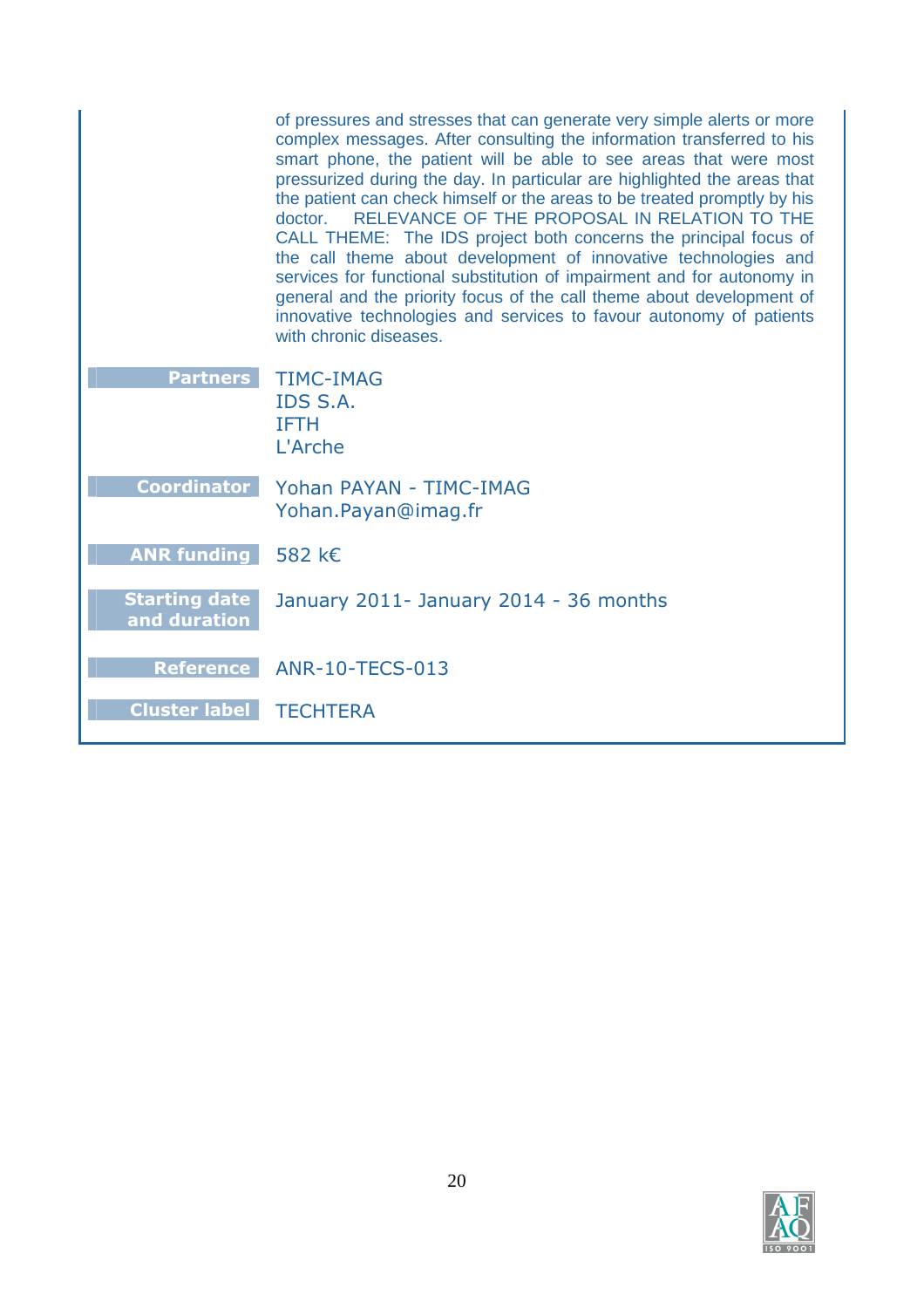| <b>Project title</b> |  |  |
|----------------------|--|--|
|                      |  |  |

### **MATRIXCELL - MATRIX compounds** associated to CELL therapy in serum free media for regeneration of ischemic tissues.

**Abstract** Cardiovascular diseases remain the leading cause of death in developed countries. Conventional treatments usually fail and these diseases represent a main target for cell therapy. Clinical trials of first generation have been performed with heterogeneous cell populations. They showed a poor efficiency with transient improvement of functional parameters, probably related to a paracrine effect of the injected cells. The current trend is to use more homogeneous cell populations and also to take into consideration the environment of injected cells. Our project will be developed in this context. We will regenerate the vascular system in ischemic diseases by a cell therapy approach and by repairing the extracellular matrix, highly degraded in these diseases. For this "matricial therapy", we will use synthetic GlycosAminoGlycans (GAG), mimicking the properties of natural GAGs, key elements of the extracellular matrix. These molecules bind themselves to growth factors and cytokines and increase their efficacy. Industrial Partner 3 has identified two lead GAG mimetics, active on mature endothelial cells (EC). Preliminary results (Partners 1 and 2) showed that these leads can increase the formation of circulating endothelial progenitors (EPC) derived colonies. The extracellular matrix of endothelial cells also stimulates the formation of these colonies. The project takes into account these concepts and preliminary data. It aims to create a new generation of therapy products associating cells and matrix compounds in a serum free medium. Le projet s'articule autour de ces concepts et données préliminaires. Il a pour but de créer une nouvelle génération de produits thérapeutiques associant cellules et composés matriciels dans un milieu sans sérum. The EC will be produced by partner 2, from adult peripheral blood (autologous to the patient) or from cord blood, if the quantity and quality of adult cells are not optimal. The cord blood EPC-derived EC are allogeneic, but they generate more colonies and have a capacity of proliferation significantly higher than their adult equivalent. The matricial products will be composed of firstgeneration lead GAG mimetics or of second generation GAG mimetics taking in account the structure of natural GAGs (partner 2) isolated from EC or ischemic tissues in regeneration. These last molecules will be selected on their significant activity on the formation of colonies derived from EPC and on the proliferation of EC derived from it. The serum-free medium, produced by industrial partner 4 will be supplemented with GAG mimetics of first and second generation produced by partner 3, and the potentiating effect of GAGs on heparin binding growth factors will be analyzed by partner 2. The effectiveness of this medium containing GAG mimetics will be evaluated by partner 2 on EC derived EPC, and by partner 5 in animal models of cardiac and hind limbs ischemia. In these animal models, partner 5 will analyze the efficacy of cell therapy by measuring cardiac and vascular functions. EC will be produced in GMP conditions,

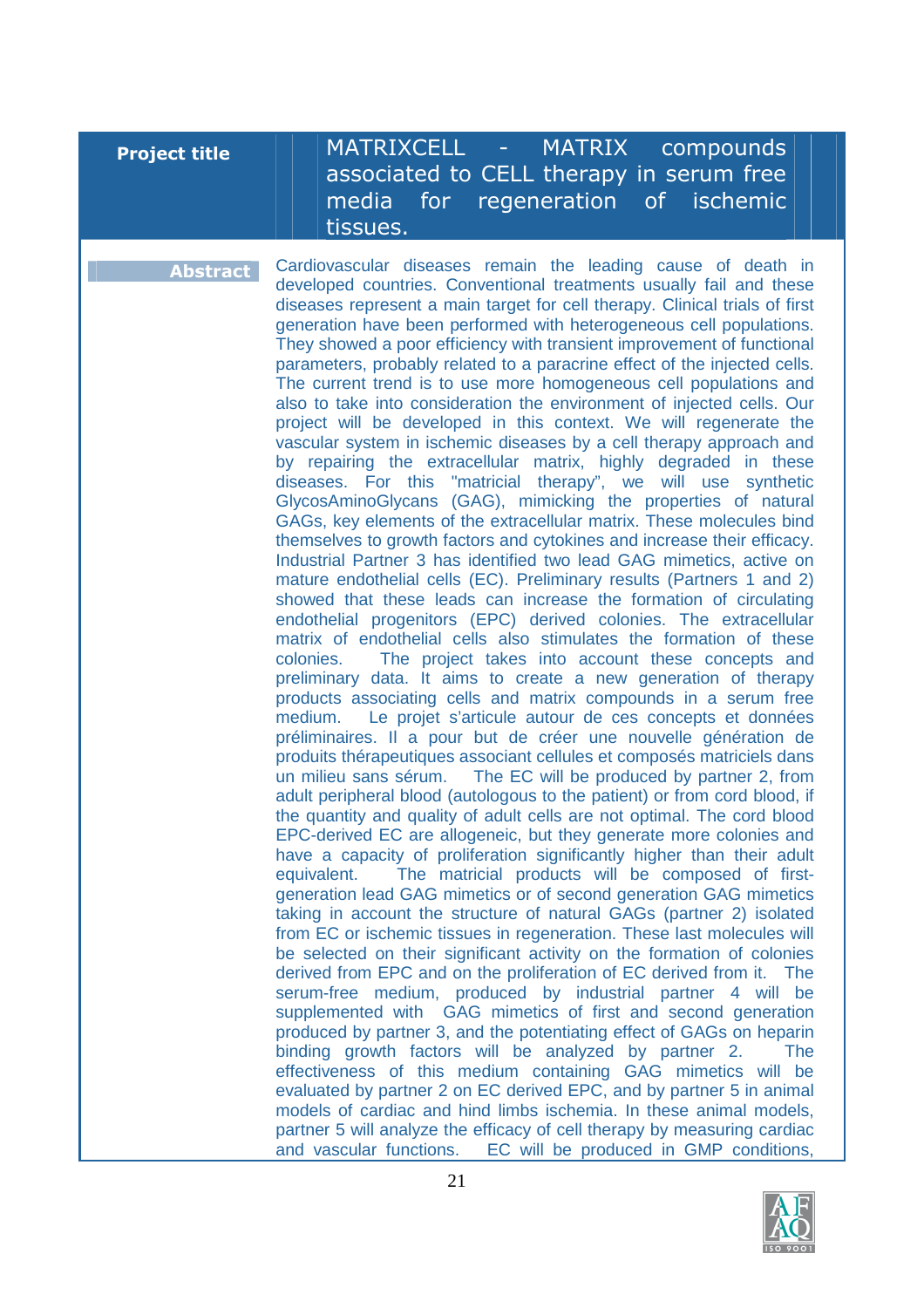|                                      | enabling a rapid transition to clinical trials. For this, cells will be grown<br>in a closed system in an optimized culture medium containing the most<br>active GAG mimetic. The objective is to generate a maximal number of<br>colonies, with high proliferation potential. This will enable the<br>production, preferably from adult EPC, of a cell dose compatible with<br>therapeutic use, while limiting the number of passages, which may<br>affect cell integrity by generating genomic instability. The integrity of<br>the genome of these cells will be analyzed. Overall, incorporating<br>endothelial cells derived from EPC, serum-free medium and matrix<br>elements (GAG) will generate new products for in vitro cell culture and<br>in vivo therapies. |
|--------------------------------------|---------------------------------------------------------------------------------------------------------------------------------------------------------------------------------------------------------------------------------------------------------------------------------------------------------------------------------------------------------------------------------------------------------------------------------------------------------------------------------------------------------------------------------------------------------------------------------------------------------------------------------------------------------------------------------------------------------------------------------------------------------------------------|
| <b>Partners</b>                      | <b>EAC CNRS 7149</b><br><b>INSERM U972</b><br>OTR <sub>3</sub><br><b>INSERM U698</b><br><b>ABCellBio company</b>                                                                                                                                                                                                                                                                                                                                                                                                                                                                                                                                                                                                                                                          |
| Coordinator                          | Patricia ALBANESE- EAC CNRS 7149<br>albanese@univ-paris12.fr                                                                                                                                                                                                                                                                                                                                                                                                                                                                                                                                                                                                                                                                                                              |
| <b>ANR funding</b>                   | 800 k€                                                                                                                                                                                                                                                                                                                                                                                                                                                                                                                                                                                                                                                                                                                                                                    |
| <b>Starting date</b><br>and duration | December 2010 - November 2013-36 months                                                                                                                                                                                                                                                                                                                                                                                                                                                                                                                                                                                                                                                                                                                                   |
|                                      | Reference ANR-10-TECS-010                                                                                                                                                                                                                                                                                                                                                                                                                                                                                                                                                                                                                                                                                                                                                 |
| <b>Cluster label</b>                 |                                                                                                                                                                                                                                                                                                                                                                                                                                                                                                                                                                                                                                                                                                                                                                           |

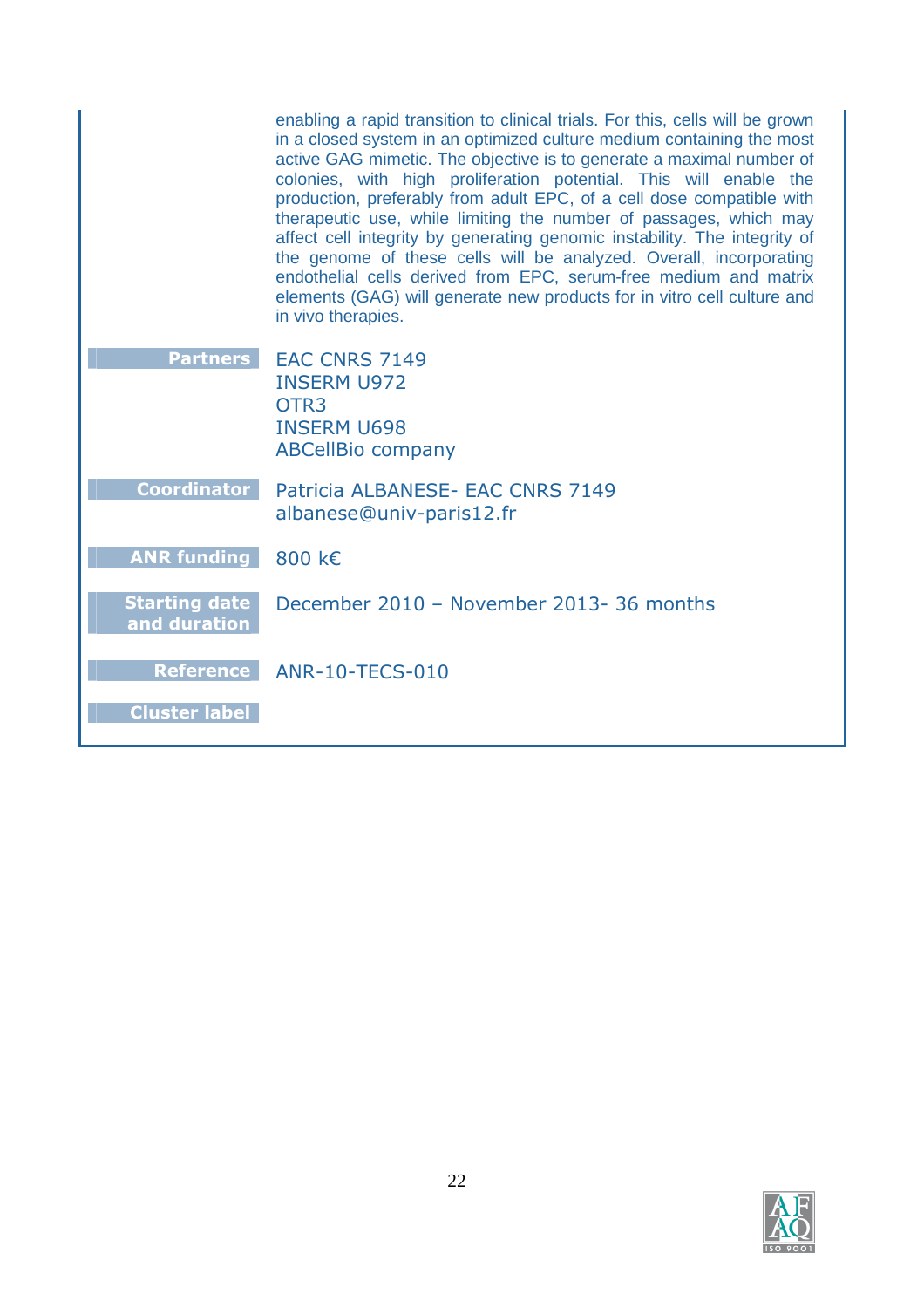| <b>Project title</b> | MELASCAN - Innovative solution allowing<br>to detect and characterize progress over<br>time of a<br>skin cancer, using<br>a<br>standardized<br>methodology<br>and<br>equipment, for the use of specialized and<br>general physicians.                                                                                                                                                                                                                                                                                                                                                                                                                                                                                                                                                                                                                                                                                                                                                                                                                                                                                                                                                                                                                                                                                                                                                                                                                                                                                                                                                                                                                                                                                                                                                                                                                                                                                                                                                                                                                                                                                                                                                                                                                                                                                                                                                                                                                                                                                                                                                                                                                                                                                                                                                                                                                                                                                                                                                                                                                                                                                                                                                 |
|----------------------|---------------------------------------------------------------------------------------------------------------------------------------------------------------------------------------------------------------------------------------------------------------------------------------------------------------------------------------------------------------------------------------------------------------------------------------------------------------------------------------------------------------------------------------------------------------------------------------------------------------------------------------------------------------------------------------------------------------------------------------------------------------------------------------------------------------------------------------------------------------------------------------------------------------------------------------------------------------------------------------------------------------------------------------------------------------------------------------------------------------------------------------------------------------------------------------------------------------------------------------------------------------------------------------------------------------------------------------------------------------------------------------------------------------------------------------------------------------------------------------------------------------------------------------------------------------------------------------------------------------------------------------------------------------------------------------------------------------------------------------------------------------------------------------------------------------------------------------------------------------------------------------------------------------------------------------------------------------------------------------------------------------------------------------------------------------------------------------------------------------------------------------------------------------------------------------------------------------------------------------------------------------------------------------------------------------------------------------------------------------------------------------------------------------------------------------------------------------------------------------------------------------------------------------------------------------------------------------------------------------------------------------------------------------------------------------------------------------------------------------------------------------------------------------------------------------------------------------------------------------------------------------------------------------------------------------------------------------------------------------------------------------------------------------------------------------------------------------------------------------------------------------------------------------------------------------|
| <b>Abstract</b>      | The melanome, under its malignant shape, is recognized as being the<br>most severe shape of skin cancer. Its impact to the human population<br>grows for several decades and doubles approximately every 10 years.<br>The diagnosis is at present made by a clinician from the visual<br>inspection of the lesion, sometimes by means of dermatoscope or of<br>digital images, in application of ABCDE rule: Asymmetry, Edge, Color,<br>Diameter, Evolution capacities. However, the identification of a<br>mélanome by these clinical examinations remains difficult for the small-<br>sized melanoma $(< 6$ mm) and for the circular forms which do not go<br>into the field of the ABCDE rule. Furthermore, the sensitivity and the<br>specificity of this identification depends strongly on the level of<br>experience and training of the physician, as well as in the interpretation<br>of the colors of this last one dependent on its visual acuteness and on<br>its sensitivity in the chromatic nuances.<br>The current dermoscopie<br>examines the skin with a tool eliminating the reflections of the stratum<br>corneum and allowing a significant magnification. This technique<br>increases the performance to differentiate pigmented melanocyte from<br>and none melanocyte. However, in the case of differential diagnosis<br>between a melanoma and an atypical naevus, the dermoscopie do not<br>bring sufficient diagnostic accuracy and resolution to avoid an<br>chirugical procedure and do not improve the practice of therapeutics.<br>The essential reasons are that: - The current computerized tools base<br>themselves on the visual information of the acquired image, with<br>results not better than the ones optained by the visual analysis<br>performed by the physicians." -No standardization of the imaging<br>process is currently available. The reproducibility between devices and<br>the repetability of the acquisition with the same device are not<br>The MELASCAN project suggests realizing the<br>quaranteed.<br>acquisition of the same zone by means of monochromatic lightings or<br>in weak spectral range covering the wavelengths of the UV until the IR<br>by means of a standardized device and a methodology. The integration<br>of a multi-spectral light will allow to reveal to the physicians properties<br>of the until then not visible skin characteristics (haemoglobin, melanin,<br>collagen, others) and to observe the cutaneous in-depth layers.<br>Wavelengths in the IR range penetrates more than the wavelengths of<br>the visible spectrum." The collection of these data within a cummunity<br>base certified by a group of experts will allow to end in a decision-<br>making tool by a classification in malignant / not malignant. The<br>MELASCAN ouput provides to the physician a diagnostic based on a<br>sophisticated measurement tools combined with data collected in the<br>field using the "close relations" lession including criterias of the human<br>eye analysis (shape, contrast, colorimetry) associated to the "standard"<br>diagnoses and the tracking of the progress over time. |

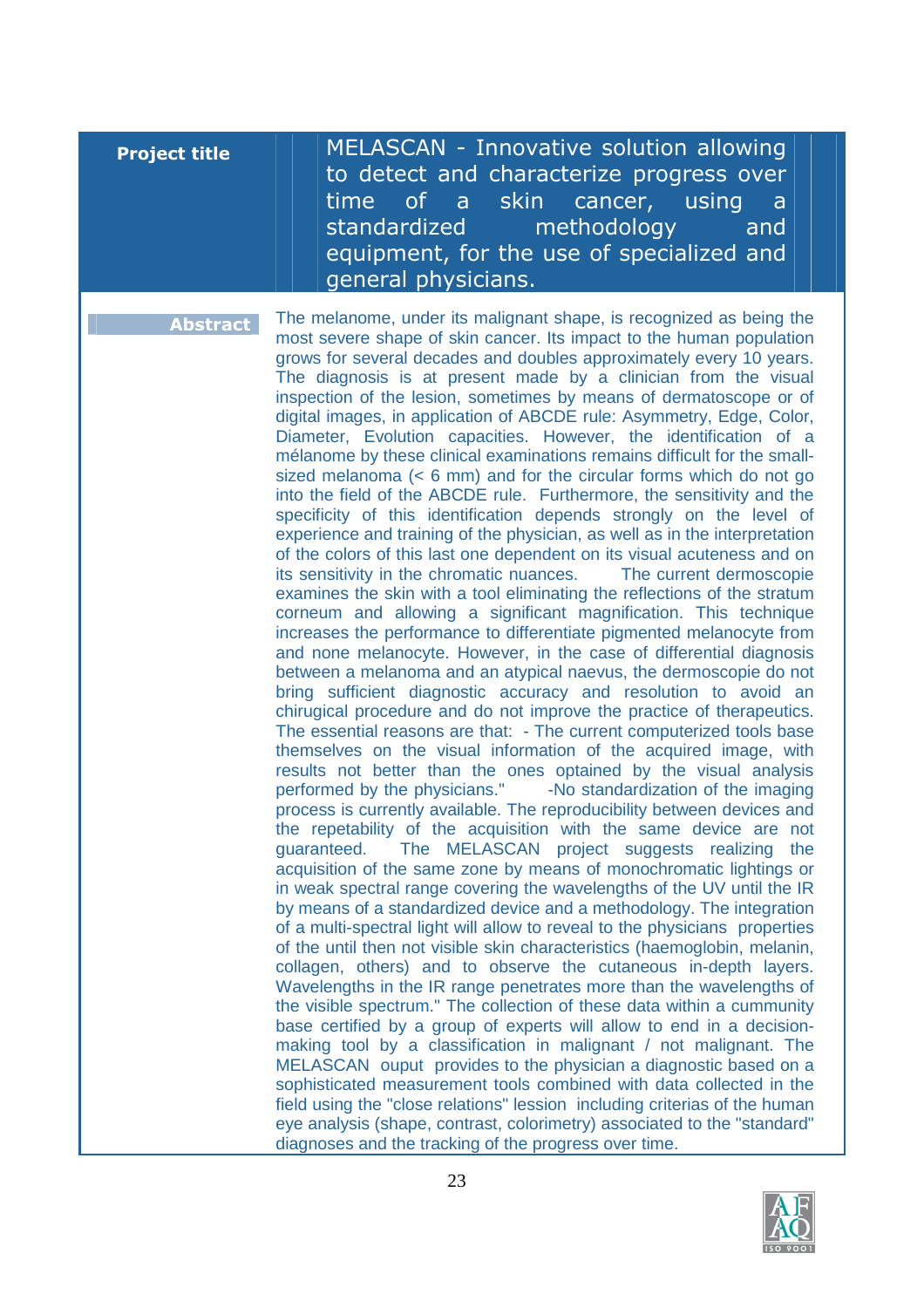| <b>Partners</b>                  | <b>INTUISKIN</b>                          |
|----------------------------------|-------------------------------------------|
|                                  | <b>GIPSA-LAB</b>                          |
|                                  | <b>CHU Grenoble</b>                       |
|                                  | <b>GREYC</b>                              |
|                                  | <b>NEWTONE</b>                            |
|                                  | <b>CYNOVE</b>                             |
|                                  | <b>CHU Lyon</b>                           |
|                                  | <b>CHU Marseille</b>                      |
|                                  |                                           |
|                                  |                                           |
| <b>Coordinator</b>               | Pascal RANSCH - INTUISKIN                 |
|                                  | pascal.ransch@intuiskin.com               |
|                                  |                                           |
| ANR funding $952 \text{ } k \in$ |                                           |
| <b>Starting date</b>             | December 2010 - December 2013 - 36 months |
| and duration                     |                                           |
|                                  |                                           |
|                                  | Reference ANR-10-TECS-018                 |
|                                  |                                           |
|                                  | <b>Cluster label LYON BIOPOLE</b>         |
|                                  |                                           |

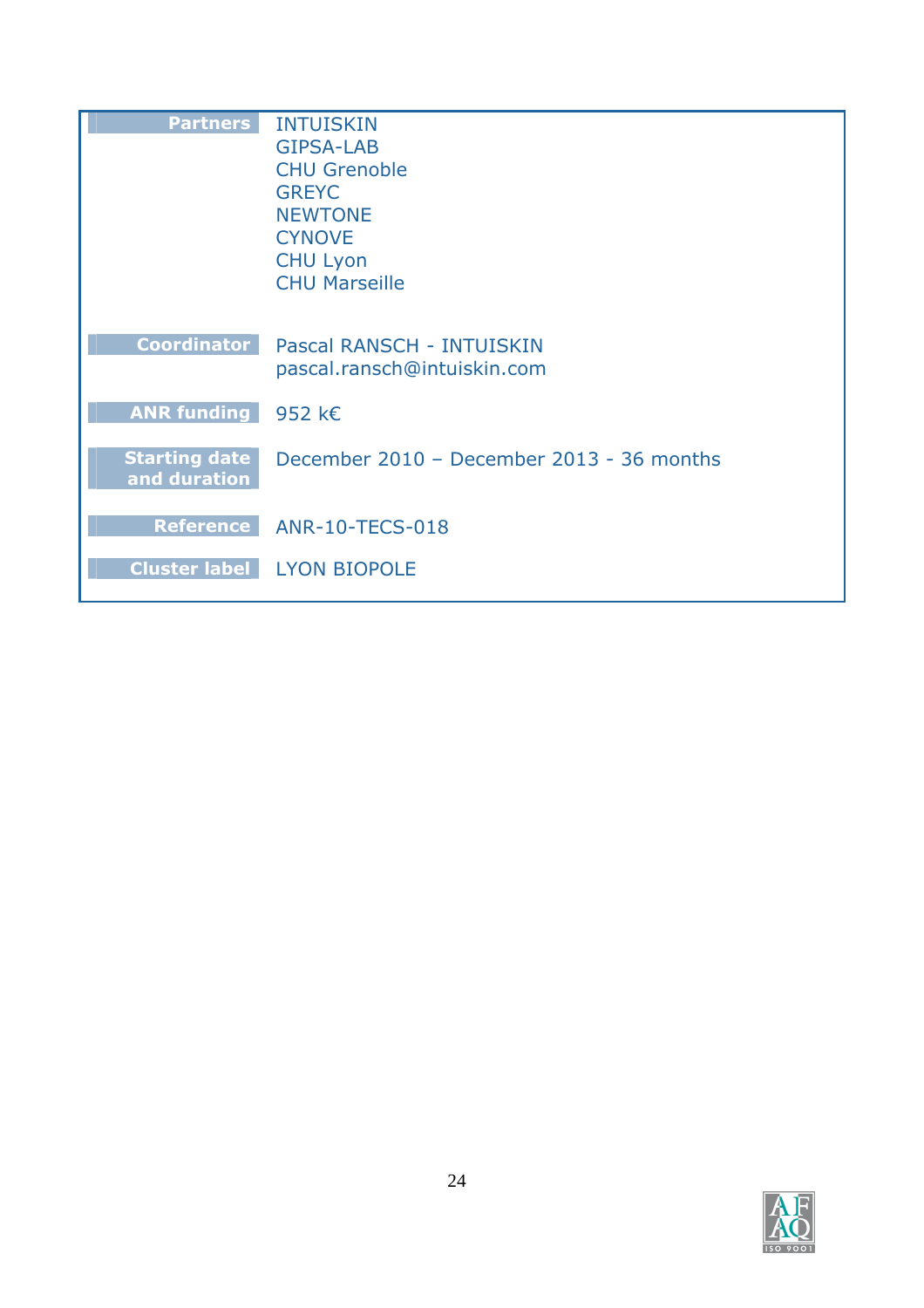# **Project title** MICO - COgnitive MIcroscope: A cognition-driven visual explorer for histopathology. Application to breast cancer grading.

**Abstract** Within the last decade, histopathology became widely accepted as a powerful exam for diagnosis and prognosis in mainstream diseases such as breast cancer. Currently, analysis of medical images in histopathology largely remains the work of human experts. For pathologists, this consists of hundreds of slides examined daily. Such a tedious manual work is often inconsistent and subjective. The cognitive microscope (MICO) aims at radically modifying the medical practices by proposing a new cognitive medical imaging environment able to improve reliability of decision making in histopathology. Our goal is to realize a generic, open-ended, semantic digital histology platform including a cognitive dimension. MICO combines visual perception, context, cognition and experience to reinforce a visual diagnosis assistance following an approach centered on user behavior. MICO will be a pervasive adaptation platform through learning mechanisms facilitating fast, incremental and continuous learning of explicit and implicit medical knowledge. MICO will be able to adapt to the context at different levels, including specific domain knowledge, information about the patient, partial interpretation of the visual content and subjective feedback from the user. A major issue plaguing current computer-aided diagnosis systems is the opaqueness of their mechanism, making the users untrustworthy and the results hard to validate. MICO aims at moving a step forward in medical practice by proposing the foundations of a new confluent cognitive medical imaging technology using context in an intelligent way. Our platform will be capable of cognitive functions ranging from active perception to symbolic description, from symbolic manipulation to communication, and from an ad hoc approach to a capitalization of previous experiences. MICO will behave in a cognitively consistent way with standard medical practice, following a uniform representation of image analysis, reasoning and context elements. This transparency throughout the whole process is exploited in order to permit confluence between the user and the platform, and medical validation of the results through technologies of content-based semantic image retrieval. The platform will be fully configurable and operable through a knowledge explorer allowing, in an incremental way, new medical knowledge capture, representation, use and discovery. In order to have a structural flexibility, MICO has a modular structure. In order to allow a semantic communication between the different modules, a middleware relying on semantic web technology will be used. The middleware will link together the production base, the domain knowledge base, the rule base, the user interface and the digitization device, while using available state-of-the-art technologies and domain ontologies. This distributed structure will enable easy development, incremental evolution, self-adaptation and remote applications. Breast cancer grading will be developed, tested and validated in the frame of project MICO in order to demonstrate the viability and relevance of the

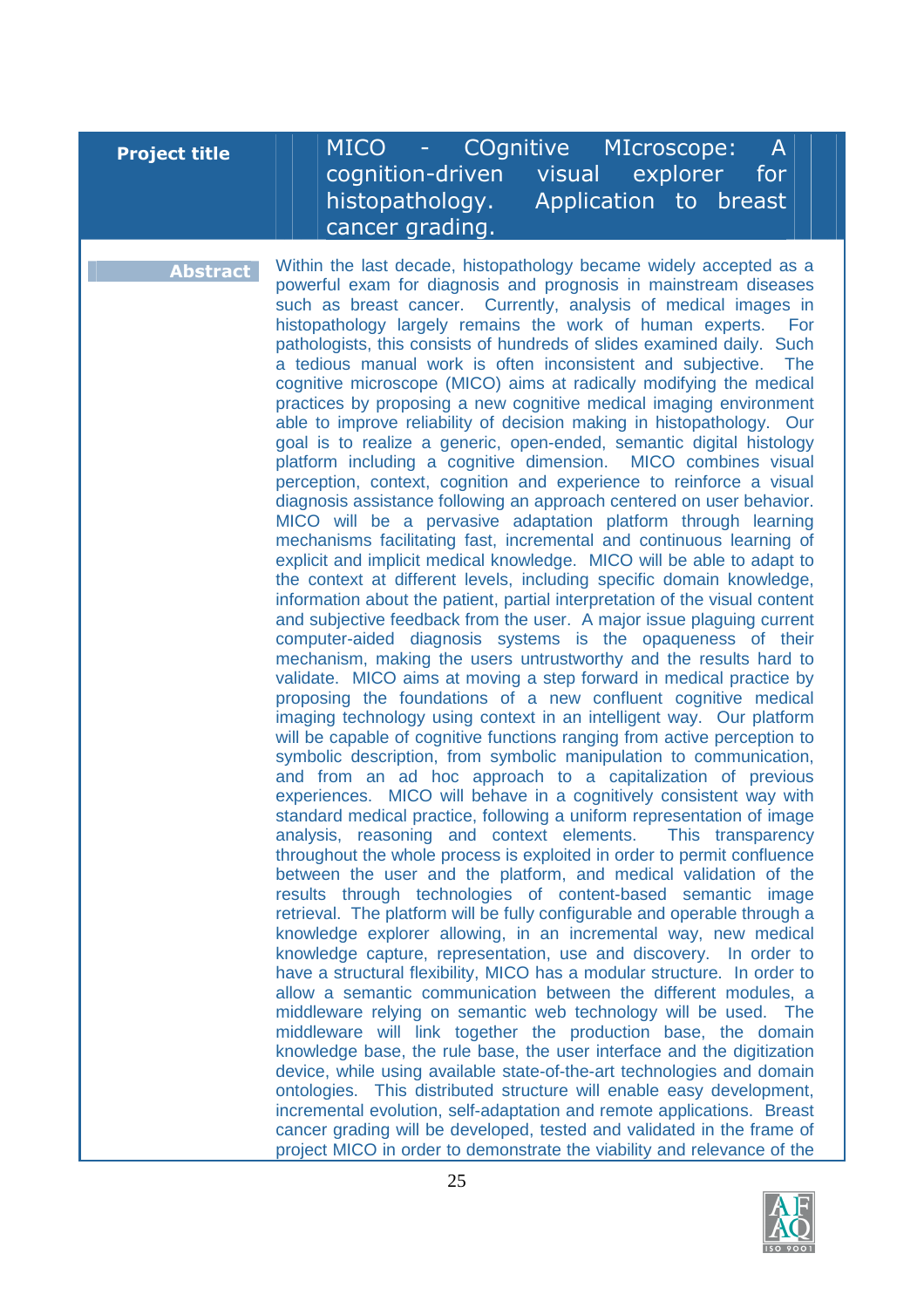|                                      | system. Being part of a long term process, initiated by the experience<br>of the industrial and university partners, MICO will be an open system,<br>easily deployable into several specific medical domains such as<br>histopathology, cytopathology and hematology. Besides computer-<br>aided diagnosis, the platform opens the way to a wide range of<br>applications requiring manipulation of medical knowledge such as<br>telepathology, datamining, teaching and education assistance. |
|--------------------------------------|------------------------------------------------------------------------------------------------------------------------------------------------------------------------------------------------------------------------------------------------------------------------------------------------------------------------------------------------------------------------------------------------------------------------------------------------------------------------------------------------|
| <b>Partners</b>                      | <b>IPAL</b><br><b>TRIBVN</b><br>LIP <sub>6</sub><br><b>TCF</b><br><b>UPMC/GHU-PS</b><br><b>AGFA</b>                                                                                                                                                                                                                                                                                                                                                                                            |
| <b>Coordinator</b>                   | Daniel Racoceanu - IPAL<br>vislr@i2r.a-star.edu.sq                                                                                                                                                                                                                                                                                                                                                                                                                                             |
| <b>ANR funding</b>                   | 1 160 $k \in$                                                                                                                                                                                                                                                                                                                                                                                                                                                                                  |
| <b>Starting date</b><br>and duration | February $2011 -$ January 2014 - 36 months                                                                                                                                                                                                                                                                                                                                                                                                                                                     |
| <b>Reference</b>                     | ANR-10-TECS-015                                                                                                                                                                                                                                                                                                                                                                                                                                                                                |
| <b>Cluster label   Medicen</b>       |                                                                                                                                                                                                                                                                                                                                                                                                                                                                                                |

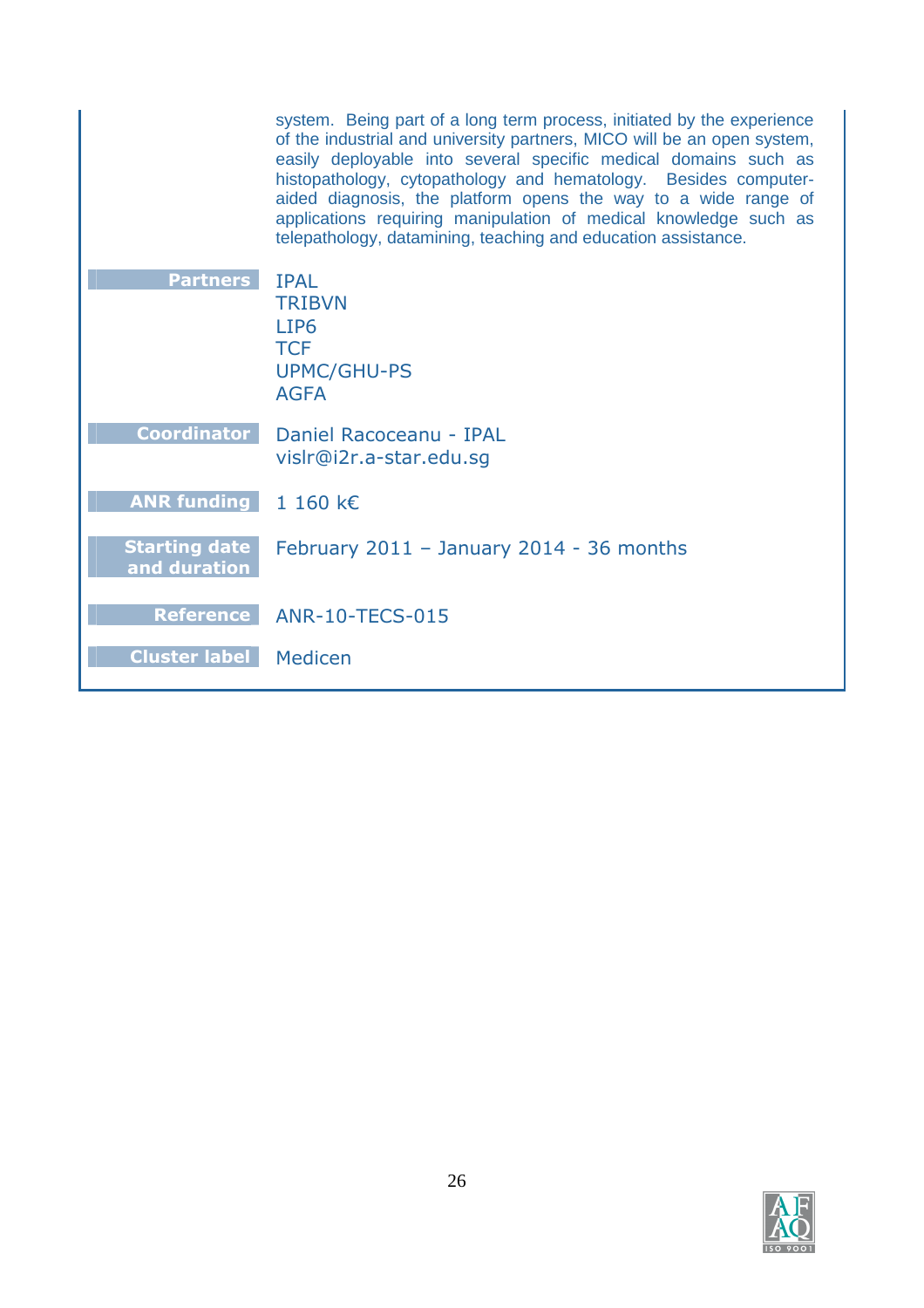| <b>Project title</b>                 | PANSaBIO - Elaboration of a "smart"<br>anti-biofilm dressing for chronic wounds                                                                                                                                                                                                                                                                                                                                                                                                                                                                                                                                                                                                                                                                                                                                                                                                                                                                                                                                                                                                                                                                                                                                                                                                                                                                                                                                                                                                                                                                                                                                                                                                                                                                                                                                                                                                                                                                                                                                                                                                                                                                                                                                                                                                                                                                                                                                                             |
|--------------------------------------|---------------------------------------------------------------------------------------------------------------------------------------------------------------------------------------------------------------------------------------------------------------------------------------------------------------------------------------------------------------------------------------------------------------------------------------------------------------------------------------------------------------------------------------------------------------------------------------------------------------------------------------------------------------------------------------------------------------------------------------------------------------------------------------------------------------------------------------------------------------------------------------------------------------------------------------------------------------------------------------------------------------------------------------------------------------------------------------------------------------------------------------------------------------------------------------------------------------------------------------------------------------------------------------------------------------------------------------------------------------------------------------------------------------------------------------------------------------------------------------------------------------------------------------------------------------------------------------------------------------------------------------------------------------------------------------------------------------------------------------------------------------------------------------------------------------------------------------------------------------------------------------------------------------------------------------------------------------------------------------------------------------------------------------------------------------------------------------------------------------------------------------------------------------------------------------------------------------------------------------------------------------------------------------------------------------------------------------------------------------------------------------------------------------------------------------------|
| <b>Abstract</b>                      | Already frequent (> 950 000 per year in France), chronic wounds from<br>escarres, ulcers, diabetes and cancers will expand in the next decades<br>due to population ageing and diabetes increase. Infection of these<br>wounds by pathogen bacteria leads to a decline of the patients' health,<br>to a growth of the treatment expanse, to longer cares and sometimes<br>to the necessity of the patient's hospitalization. At the present time, the<br>used antibacterial agents are efficient but only on the short-term as<br>bacteria rapidly develop a protective biofilm. Caring the wounds is<br>particular and painful for the sick person; moreover nurses have to<br>intervene frequently over long periods of time. Improvement in this<br>field would be a great help for the personal in hospital and mainly for<br>the numerous patients. It will also provide an answer to a question<br>arising in all developed countries.  We propose to control the biofilm<br>level by the combined use of various agents preserving the commensal<br>flora of the wound. We also wish to avoid bacterial infection by<br>mastering specifically the growth of some pathogen bacteria.<br><b>The</b><br>PANSaBIO project consists in realizing a systematic study of bacterial<br>contamination, biofilm formation and infection on various types of<br>chronic wounds. Such data are not available today. Then using these<br>data, we will focus on the creation and development of a smart anti-<br>biofilm dressing for chronic wounds. This dressing must be efficient<br>and easy to use, must facilitate the care of chronic wounds, limit<br>patients' hospitalization and avoid bacterial infection. In addition a file<br>will be created to connect the macroscopic characteristics of the<br>wound to the data obtained through various analyses at different<br>scales. The dressing here developed will control the biofilm level and<br>if necessary destroy pathogen bacteria. It will be a new type of product<br>with smart drug delivery properties. The project will join the efforts of<br>medical staff, of academic researchers and of a start-up, all of them<br>being recognized specialists of their respective fields. All steps have<br>been separately studied and the whole program should be realized in<br>the next 4 years. Finally, this project is of real interest for all developed<br>countries. |
| <b>Partners</b>                      | <b>ERRMECE</b><br><b>PBS</b><br><b>MAIA</b><br><b>CURIE</b><br>AP-HP<br><b>CHUM</b>                                                                                                                                                                                                                                                                                                                                                                                                                                                                                                                                                                                                                                                                                                                                                                                                                                                                                                                                                                                                                                                                                                                                                                                                                                                                                                                                                                                                                                                                                                                                                                                                                                                                                                                                                                                                                                                                                                                                                                                                                                                                                                                                                                                                                                                                                                                                                         |
| <b>Coordinator</b>                   | Véronique Larreta-Garde- ERRMECE<br>Veronique.Larreta-garde@u-cergy.fr                                                                                                                                                                                                                                                                                                                                                                                                                                                                                                                                                                                                                                                                                                                                                                                                                                                                                                                                                                                                                                                                                                                                                                                                                                                                                                                                                                                                                                                                                                                                                                                                                                                                                                                                                                                                                                                                                                                                                                                                                                                                                                                                                                                                                                                                                                                                                                      |
| <b>ANR funding</b>                   | 1 098 k€                                                                                                                                                                                                                                                                                                                                                                                                                                                                                                                                                                                                                                                                                                                                                                                                                                                                                                                                                                                                                                                                                                                                                                                                                                                                                                                                                                                                                                                                                                                                                                                                                                                                                                                                                                                                                                                                                                                                                                                                                                                                                                                                                                                                                                                                                                                                                                                                                                    |
| <b>Starting date</b><br>and duration | January 2011 - December 2014 - 48 months                                                                                                                                                                                                                                                                                                                                                                                                                                                                                                                                                                                                                                                                                                                                                                                                                                                                                                                                                                                                                                                                                                                                                                                                                                                                                                                                                                                                                                                                                                                                                                                                                                                                                                                                                                                                                                                                                                                                                                                                                                                                                                                                                                                                                                                                                                                                                                                                    |

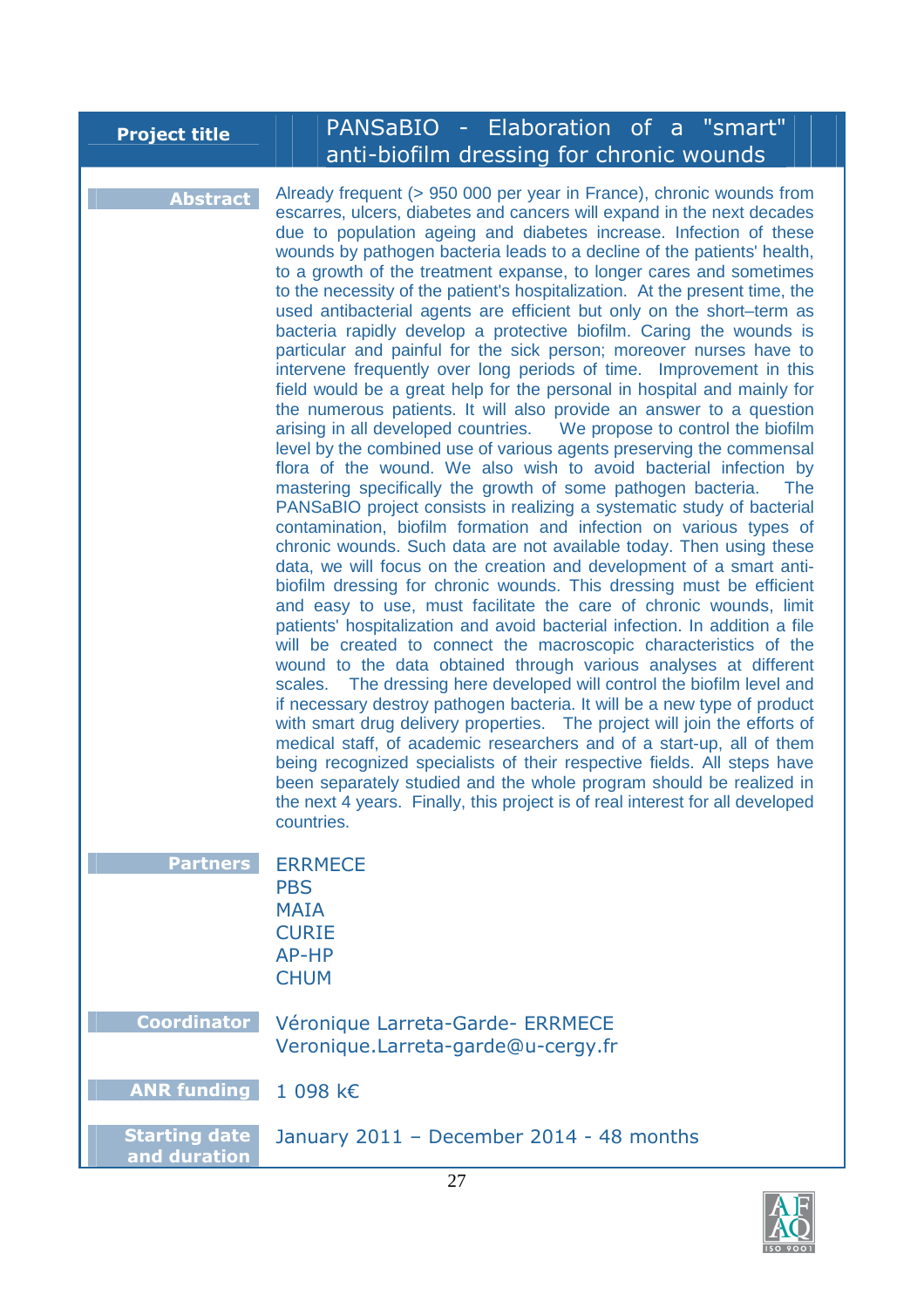|                                | Reference ANR-10-TECS-019 |  |
|--------------------------------|---------------------------|--|
| <b>Cluster label   Medicen</b> |                           |  |

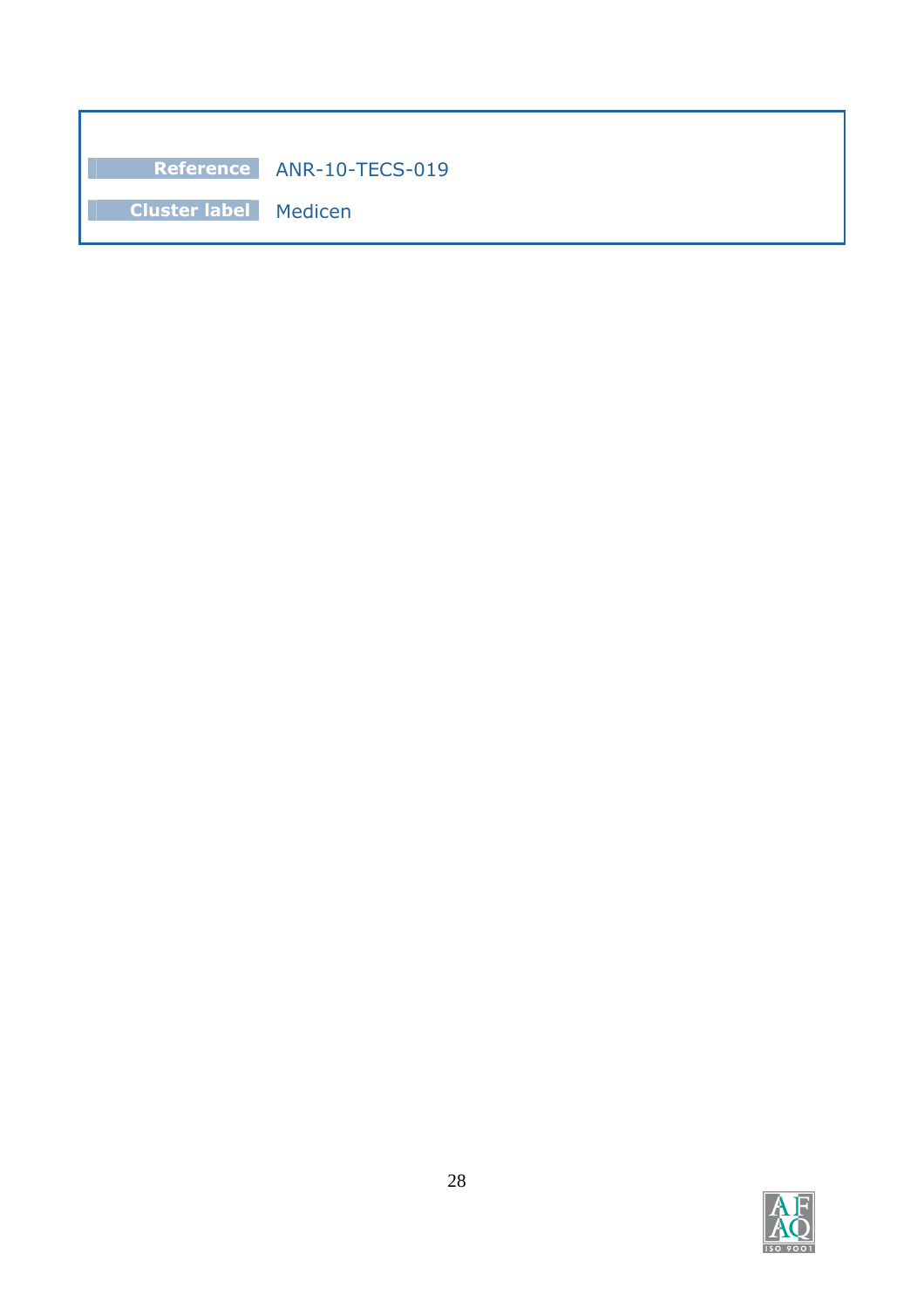|                                      | Plas'O'Soins - Platform for the monitoring<br>and coordination of home care activities                                                                                                                                                                                                                                                                                                                                                                                                                                                                                                                                                                                                                                                                                                                                                                                                                                                                                                                                                                                                                                                                                                                                                     |
|--------------------------------------|--------------------------------------------------------------------------------------------------------------------------------------------------------------------------------------------------------------------------------------------------------------------------------------------------------------------------------------------------------------------------------------------------------------------------------------------------------------------------------------------------------------------------------------------------------------------------------------------------------------------------------------------------------------------------------------------------------------------------------------------------------------------------------------------------------------------------------------------------------------------------------------------------------------------------------------------------------------------------------------------------------------------------------------------------------------------------------------------------------------------------------------------------------------------------------------------------------------------------------------------|
| <b>Abstract</b>                      | In order to meet the challenges of homecare, there is a need to<br>establish a strong coordination between the health stakeholders. The<br>homecare organizations have different work practices, and there is a<br>need to help them put the patient at the center of he homecare<br>The goal of the project is to develop a technological<br>process.<br>platform allowing for the orchestration of homecare prcesses, with the<br>aim to improve this type of care and to face unforeseen events that are<br>frequent in this type of processes.<br>This platform is meant to answer<br>the needs of homecare or home hospitalization structures, in terms of<br>coordination, planning and monitoring of the care plans, and of the<br>The system needs to provide for : - The<br>stakeholders activities.<br>rendering of real-time state of the care process, either globally or on e<br>per-actor basis - The timely transmission of information (alerts,<br>schedule changes) towards the appropriate stakeholder<br>- The<br>planning and coordination of activities, and their dynamic re-planning -<br>The managing of coherence and traceabilty of activities - The help to<br>the decision process by providing statistic data |
| <b>Partners</b>                      | <b>ISIS</b><br>LIMOSNDMC&TSGH (TAIWAN)<br>CHICU590<br><b>UMT</b><br><b>CH ALBI</b><br><b>CGX</b><br><b>ALMERYS</b><br><b>EMAC</b>                                                                                                                                                                                                                                                                                                                                                                                                                                                                                                                                                                                                                                                                                                                                                                                                                                                                                                                                                                                                                                                                                                          |
| <b>Coordinator</b>                   | Rémi Bastide - ISIS<br>remi.bastide@gmail.com                                                                                                                                                                                                                                                                                                                                                                                                                                                                                                                                                                                                                                                                                                                                                                                                                                                                                                                                                                                                                                                                                                                                                                                              |
| <b>ANR funding</b>                   | 1 100 k€                                                                                                                                                                                                                                                                                                                                                                                                                                                                                                                                                                                                                                                                                                                                                                                                                                                                                                                                                                                                                                                                                                                                                                                                                                   |
| <b>Starting date</b><br>and duration | April 2011 - March 2014 - 36 months                                                                                                                                                                                                                                                                                                                                                                                                                                                                                                                                                                                                                                                                                                                                                                                                                                                                                                                                                                                                                                                                                                                                                                                                        |
| <b>Reference</b>                     | <b>ANR-10-TECS-016</b>                                                                                                                                                                                                                                                                                                                                                                                                                                                                                                                                                                                                                                                                                                                                                                                                                                                                                                                                                                                                                                                                                                                                                                                                                     |
| <b>Cluster label</b>                 | Cancer-Bio-Santé                                                                                                                                                                                                                                                                                                                                                                                                                                                                                                                                                                                                                                                                                                                                                                                                                                                                                                                                                                                                                                                                                                                                                                                                                           |

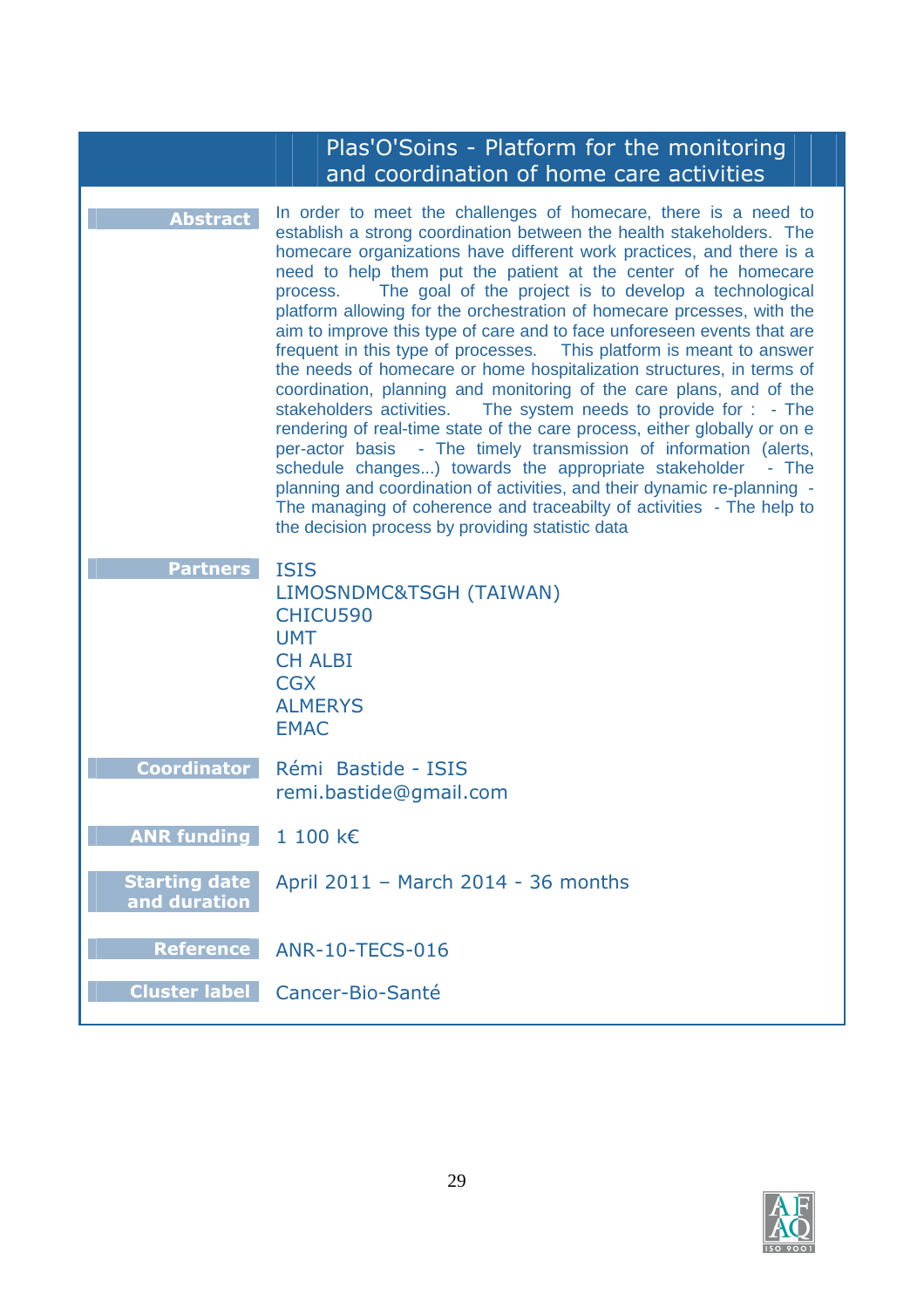**Project title | | | | SonInCaRe -Controlled cell Sonoporation** by In-vivo Cavitation Regulation: from fundamental understanding to in-vivo applications

**Abstract** Drug delivery and gene therapy have recently opened new perspectives for managing an array of complicated diseases that may have substantial societal dimensions. Among the possible applications, the administration of a therapeutic gene (transfection) can help in treating pathologies like monogenic hereditary diseases (mucoviscidose, Duchenne myopathy …), cancers, vascular and metabolic diseases. Amongst transfection methods, viral methods can lead to cytopathy, cytotoxicity and an unpredictable immune response, while nonviral methods (electroporation, microinjection or gene gun) also present limitations, in particular in terms of efficiency. In this framework, sonoporation could appear as an alternative method particularly promising for in-vivo applications, since ultrasound treatments are low-invasive, well-tolerated by the patients and costeffective. Furthermore, focused ultrasound system could ensure targeted extracorporal treatments within the body with a millimeter precision. Currently, the compromise between transfection and cell viability remains insufficient, and sonoporation mechanisms misunderstood. The aim of the project SonInCaRe is to design, implement and validate a controlled sonoporation system applied to the in-vitro and in-vivo transfection of cells. In order to achieve a reproducible and efficient treatment, the monitoring of sonoporation will be implemented during insonification to ensure spatial and level control. To reach this objective, a transverse field group unifying biologists, physicists and in-vivo clinical applications specialists has been set up. The fundamental mechanism underlying sonoporation will be investigated through the combination of numerical simulations, theoretical analysis and sonoporation experiments. Theoretical modeling and numerical simulations will be engaged to study the interaction between cavitation microbubbles and cell membranes. Experimental works will be engaged to analyze sonoporation of knownproperties lipid layers, by using nanorheology and atomic force microscopy (AFM) methods. Different sonoporation devices will be designed and validated in-vitro on different cell lines, ex-vivo on tissues and in-vivo on several animal tumor models. Two French laboratories and two Taiwanese university hospital laboratories approached to conduct in-vivo experiments. Within these researches, the SonInCaRe project put forward new technological developments for which a French industrial partner and a Taiwanese one are also involved.

**Partners** UMR S 556 NTUH (TAIWAN) NDMC&TSGH (TAIWAN) **TransDerma** U590

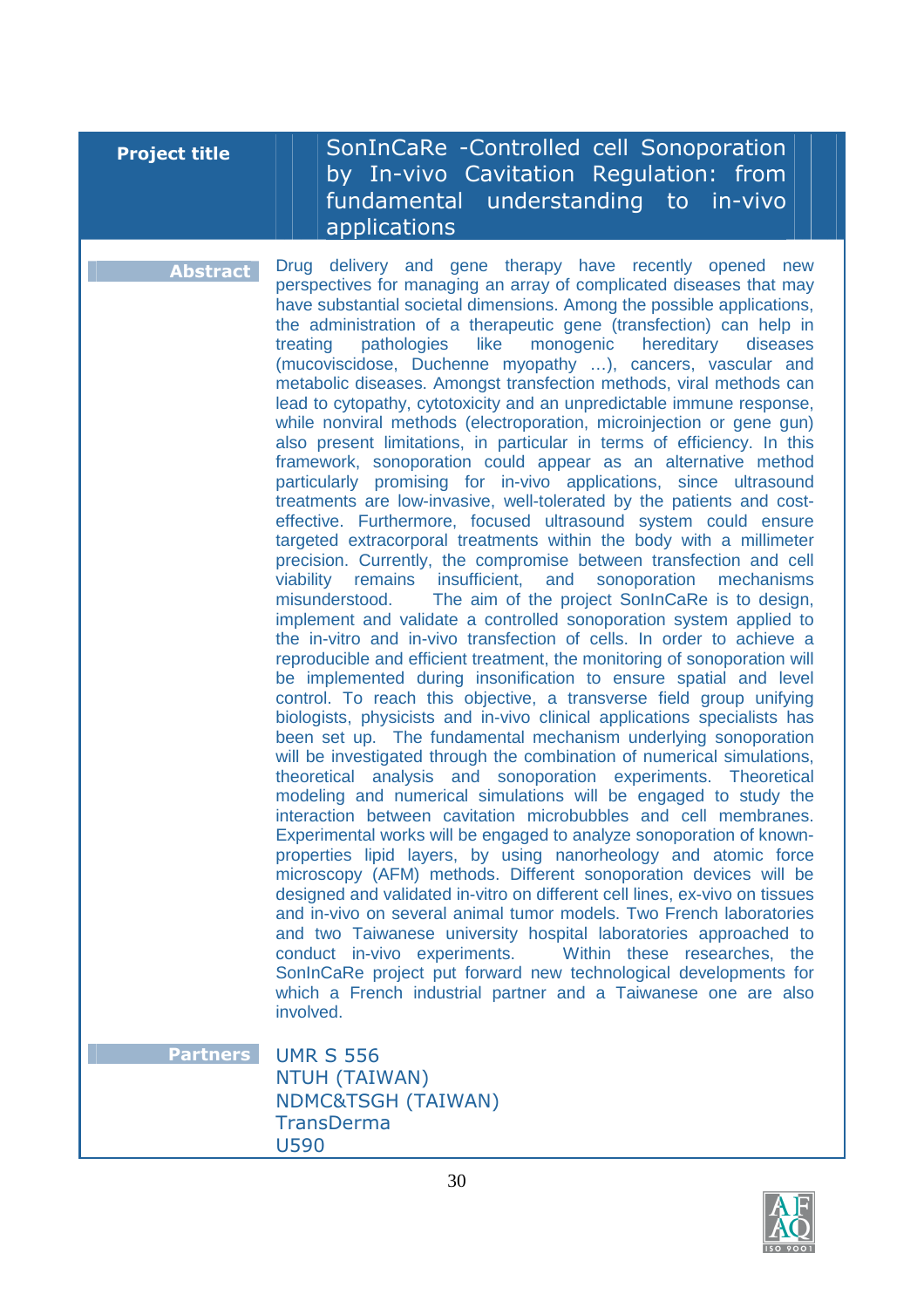|                                      | <b>IMFT</b><br><b>LPMCN</b><br>Kingyoup (TAIWAN)                   |
|--------------------------------------|--------------------------------------------------------------------|
| <b>Coordinator</b>                   | Jean-Christophe BERA - UMR S 556<br>jean-christophe.bera@inserm.fr |
| ANR funding $943 \text{ } k \in$     |                                                                    |
| <b>Starting date</b><br>and durat on | February 2011 - January 2014 - 36 months                           |
|                                      | Reference ANR-10-TECS-003                                          |
| <b>Cluster label</b>                 |                                                                    |

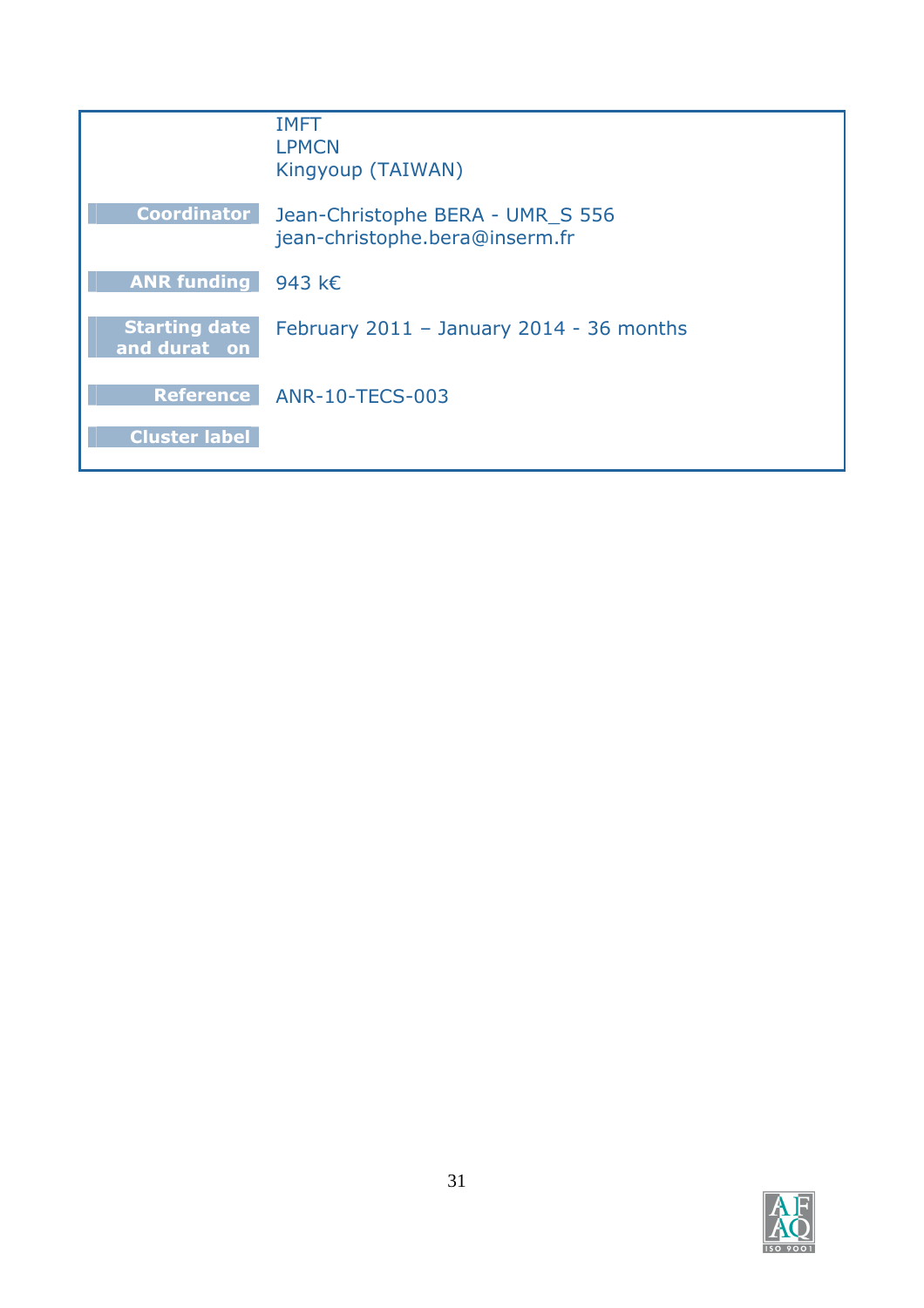### SYSEO - Multimodal and Multimedia Image Analysis and Collaborative Networking for Digestive Endoscopy

**Abstract** Up until recently the specialities which claim to be from medical **Abstract** imaging resulted mainly from radiology techniques shelves. Thereby, for the last ten years, the focus was essentially on the setting up of interpreting and storage units software's stations for heavy equipment (MRI, SCANNERS). The value of these solutions is linked to the high price level of the connected appliances and the generated gains by saving on films. This strategy of the rollout predominantly centred on public hospitals ended up penetrating sharply the private companies in reference to the government incentives to archive the patients' radiological films and to swap to digital only. This measure is still relevant today and it brings a real work comfort for the radiologic technicians, and ultimately for the radiologist himself. The nonradiological images production (images and video) and the use of these are more gruelling in some specialisms such as digestive endoscopy where the image is acquired, interpreted and used directly by the doctor in real time and without the help of manipulation. This "real time" operating mode makes tough the setting up of tools for acquisition or images scattering: a global solution, all in one, only could allow their emergence in operating theatre. The Syseo project aims for the creation of a chain of collaborative processes to allow the hepato-gastroenterology endoscopy specialist to produce new images and to archive them easily. The software ergonomics and the use of new devices must take into account the real times constraints in order to extend, on one hand, the span of an examination, improving the quality of the treatment, on the other hand. This concern goes inevitably through the comparison of the acquired images during the examination with the previous images of the patient or those from his radiological or other morphological examinations. If the always more significant images production is an important condition upstream for the support of such systems, the Syseo project intervenes also downstream with the intention of making it collaborative. So, a gastroenterologist must be able to quickly call upon a colleague, either close or remote, to get a supplementary view or access efficiently to images databank in view of diagnosis to consolidate a sensitive observation. As well as, a specialist must be able to archive or submit an unusual image in the aim of an educational purpose. In the manner of the personnel assistants, a comprehensive solution, ergonomic, hyper communicating with real innovation aspects must consent to penetrate the captive and expanding segment of the imaging through gastroenterology, in the home market as well as in the international market. The recommendations of the French Health High Authority (HAS), as far as the patients follow-up is concerned, lead however a lot of practitioners to think on how to arm themselves with tools and their benefits which they could yet be held responsible for. It's a leap that the radiologists took more simply due to the nature itself of their examinations. This is an approach to be achieved by the gastroenterology endoscopy specialists to promote their know-how and to make good use of computer urbanization's projects of their medical institutions.

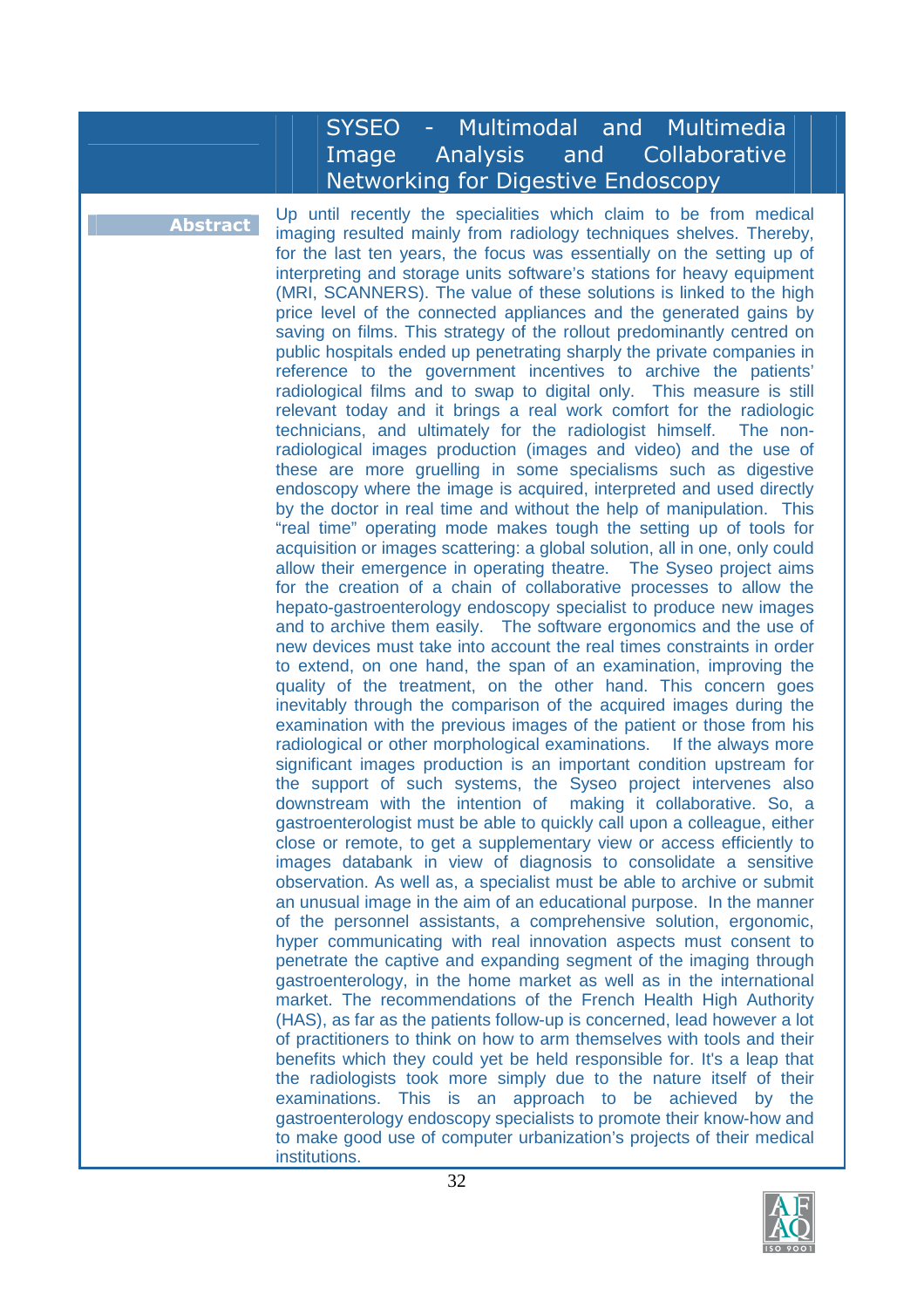| <b>Partners</b>                      | <b>LIMOS</b><br><b>ERIM</b><br>Yansys<br><b>HEH</b><br><b>Grenoble INP</b> |
|--------------------------------------|----------------------------------------------------------------------------|
| <b>Coordinator</b>                   | Laurent d'Orazio - LIMOS<br>dorazio@isima.fr                               |
| <b>ANR funding</b>                   | 797 k€                                                                     |
| <b>Starting date</b><br>and duration | November 2010 - October 2014 - 48 months                                   |
| <b>Reference</b>                     | <b>ANR-10-TECS-005</b>                                                     |
| <b>Cluster label</b>                 |                                                                            |

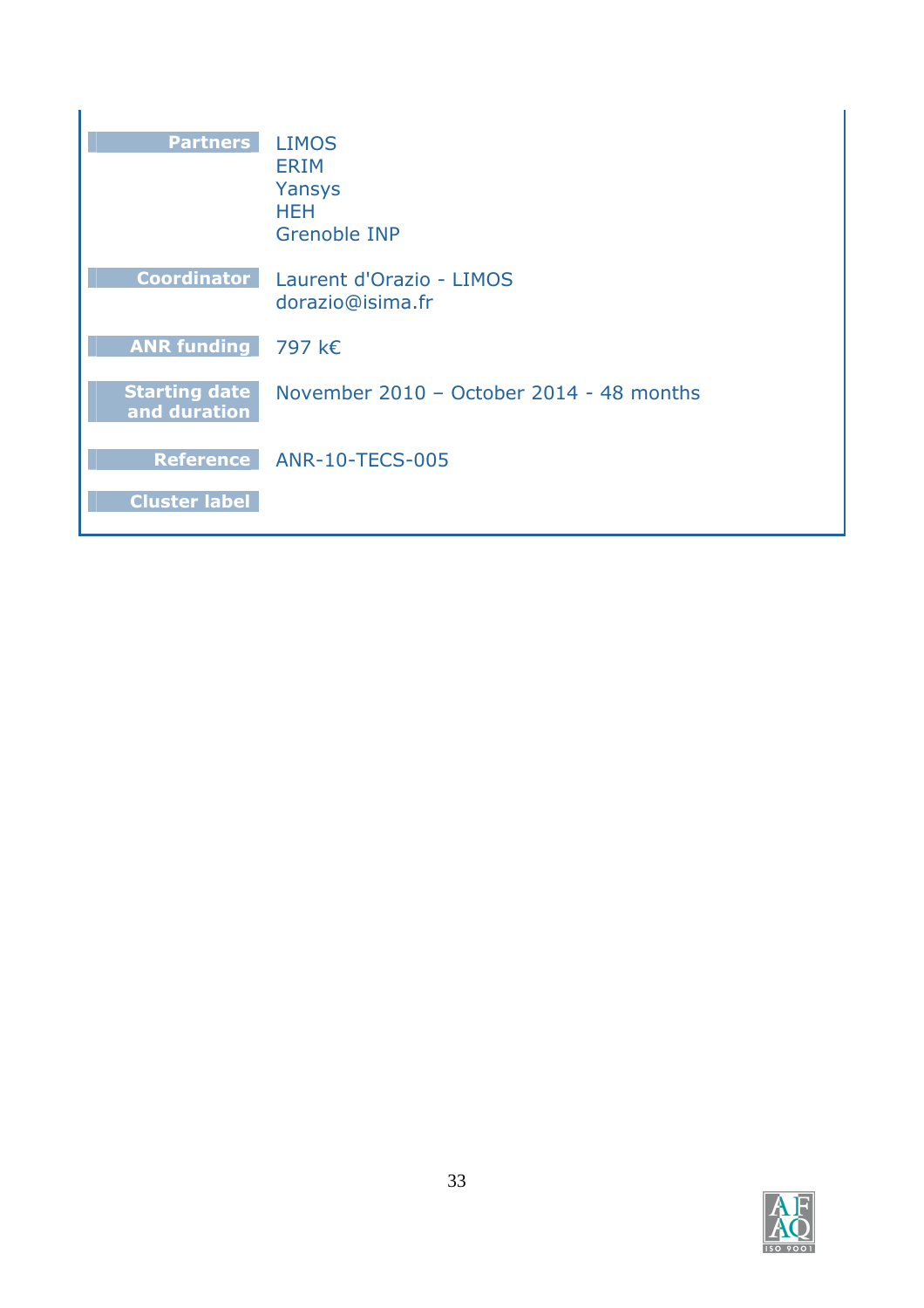# **Project title ||||||THERANOS - Ultrasound platform for** diagnosis and targeted therapy

**Abstract** Novel concepts of nano medicine triggered the development of therapeutic agents of new generations with sizes ranging from nanometers to micrometers and including inventive functions. Local activation of such therapeutic components is an essential function, since it provides a longer therapeutic window and a higher therapeutic index in comparison to classical treatments such as chemotherapy. In addition local delivery minimizes secondary and side effects. Therefore active and targeted delivery opens new perspectives for therapy by providing a controlled release in space, time and on demand. In recent years new promising possibilities for targeted drug and gene delivery have been discovered using ultrasound, gas microbubbles and nanoparticle drugs opening thus new therapeutic strategies. The use of this new therapeutic approach requires the design of new protocols for precise administration of active molecules (control and localization of the treated zones, real time imaging and monitoring). Although this new approach seems promising, it remains today difficult to bring it to a clinical level because of the lack of experimental tools that are essential for an in-vivo validation. For such a validation, it is necessary provide an ultrasound platform that is capable of generating ultrasound of medium intensities (few W/cm²), in a frequency range between 1 and 5 MHz to target a large spectrum of nanoparticles and microbubbles, and to perform imaging with a higher resolution (20 MHz and higher) in accordance with animal models used routinely (rats and mouse). The objective of the project is to develop an ultrasound theragnostic platform with dual function: therapy and diagnostic and to establish new and appropriate protocols for the activation of microbubbles and nanoparticles. Although such a platform was considered unrealistic 10 years ago, new techniques of ultrasound transduction using cMUT technology (Capacitive Micromachined Ultrasonic Transducers) offer today a solution for such technological breakthrough. A cMUT based probe provides various possibilities to monitor the treated zones using either native imaging or contrast nonlinear imaging in addition to therapy. The project will allow us to reconsider the whole therapeutic procedure by exploiting the recent technological development possible with cMUT and to provide an optimized platform for preclinical validation. The wafer bonding fabrication process has been chosen to develop cMUT probes in this project. The cMUT topology (membrane geometry and gap height) can be locally defined and matched to their role in the probe: low frequency therapy or high frequency (20 MHz) imaging. The platform will be based on a real time high resolution imaging system (15-50 MHz) for which a low frequency electronic card will be added for driving the acoustic emitters for therapy. The experimental platform that will be developed in this project will make use of gas microbubbles and thermosensitive drug nanocarriers. The nanoparticles will be used as a drug carrier where the release is triggered from outside and on demand through focused ultrasound heating. Microbubbles will be used for imaging at high frequency and as a promoter of drug extravasation through the biological barriers and into tumors through